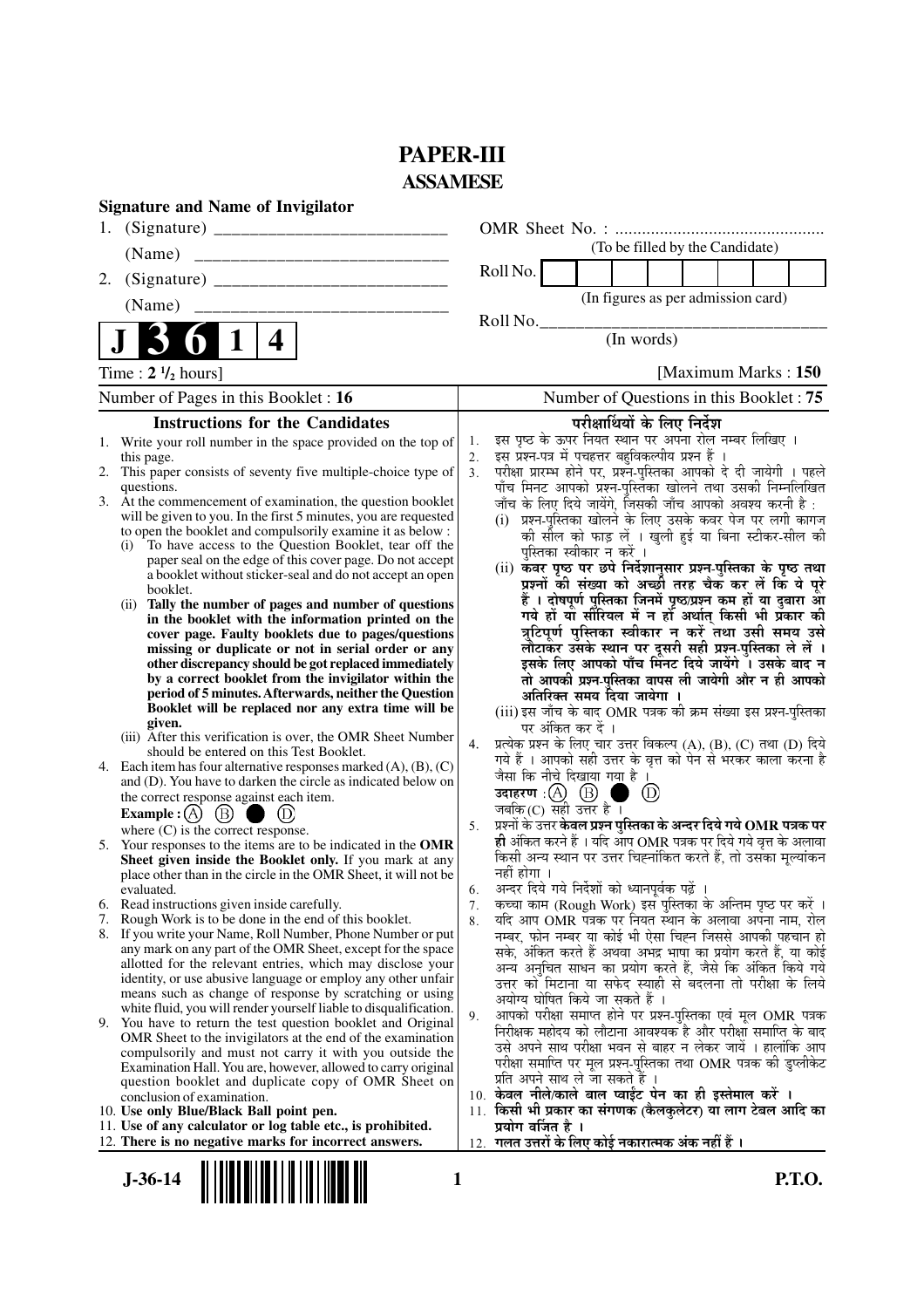## **ASSAMESE** অসমীযা Paper – III

## প্ৰশ্বকাকত– $III$

- Note: This paper contains seventy five (75) objective type questions, each question carrying two (02) marks. Attempt all of them.
- টোকা : এই প্ৰশ্ন কাকতত বহু বিকৰ্মীয় (৭৫) (পয়সত্তৰ) টা প্ৰশ্ন আছে । প্ৰতিটো প্ৰশ্নৰ মূল্যাংক দুই (২) । সকলো পশ্যৰ উত্তৰ কৰিবা ।

তলৰ 1ৰ পৰা 20 লৈ দিয়া <u>পতিটো পশ্মৰ তলত</u>

 $A$ ,  $B$ ,  $C$ ,  $D$  চাৰিটা বিকল্প উত্তৰ দিয়া আছে । তাৰ মাজৰ পৰা শুদ্ধ উত্তৰটো বাছি উলিওৱাঁ।

- ৰতন পাঠক নামে পণিতে পৰম ।  $\mathbf{1}$ . ভাগৱত শাস্ত্ৰে যাৰ আছিল বিক্ৰম ।। শ্ৰী হৰিচৰণ নামে তাহান সন্তুতি । ব্যাকৰণ পঢ়ি নাম শ্ৰী চন্দ্ৰভাৰতী ।। 'শ্ৰী চন্দ্ৰডাৰতী' উপাধি পোৱা কোনজন লোক আছিল ?
	- $(A)$  ৰাম সৰস্বতী  $(B)$ অনন্ত কন্দলি
	- (D) কবিৰত্ন সৰস্বতী (C) শ্ৰীধৰ কন্দলি
- মাধৱদেৱৰ শিক্ষাগুৰুজন  $2.$ 
	- $(A)$  ৰাজেন্দ্ৰ অধ্যাপক
	- (B) মহেন্দ্ৰ কন্দলি
	- $(C)$  মুকন্দ দেৱ
	- (D) শঙ্কৰদেৱ
- শঙ্কৰদেৱৰ কোনখন অংকীয়া নাটৰ বিষয়বস্ত  $\mathbf{3}$ পৰাণৰ পৰা লোৱা নাই?
	- $(A)$  কেলিগোপাল  $(B)$  ৰামবিজয়
	- (C) পাৰিজাত হৰণ (D) পত্তী প্ৰসাদ
- অসমীয়া লিপিয়ে 'হিন্দু অক্ষৰ' নাম পোৱা  $\overline{4}$ . যগটো হৈছে –
	- $(A)$  মধ্যযুগ  $(B)$  আহোম যুগ  $(C)$  প্রাচীন যগ (D) আধনিক যগ
- Paper-III
- 'অসমীয়া ভাষাৰ স্বতন্ত্ৰতা' শীৰ্ষক গ্ৰন্থৰ  $5.$  $MTOT$ ?
	- (A) দীপঙ্কৰ মৰল (B) ৰমেশ পাঠক
	- $(C)$  ভগৱান মৰল  $(D)$  নগেন ঠাকৰ
- 'চিৰ চেনেহী মোৰ ভাষা জননী' শীৰ্ষক গীতৰ 6. গীতিকাৰজন –
	- (A) লক্ষ্মীনাথ বেজবৰুৱা
	- $(B)$  নলিনীবালা দেৱী
	- (C) মিত্রদেৱ মহন্ত
	- (D) হেমচন্দ্ৰ বৰুৱা
- $\overline{7}$ . মাধৈমালতী উঠি দোকমোকালিতে জীৱনৰ শিহঁৰণ তোলে । নদাই-ভদাই উঠি, নাঙল-যঁৱলি লৈ সষ্টিৰ কঠিয়াতলীত গুটি সিঁচি যায় । কাৰ বাবে  $\,$  ? ওপৰত উদ্ধত কৱিতাফাঁকিৰ কবিজন - $(A)$  দেৱকান্ত বৰুৱা  $(B)$  হেম বৰুৱা
	- (C) নৱকান্ত বৰুৱা (D) বীৰেশ্বৰ বৰুৱা
- তলৰ চাৰিশ্ৰেণী শব্দৰ কোন শ্ৰেণীৰ শব্দ 8. পৰ্টগীজ ভাষাৰ পৰা আহিছে –
	- (A) তালুকদাৰ, নবাব, চলতান, জমিদাৰ, হাকিম
	- বুটাম, বাল্টি, গীৰ্জা, মিস্ত্ৰী, বাৰান্দা (B)
	- (C) হাইজা, চাহিদা, মহঙ্গা, ডেজাল, কেলেঙ্কাৰি
	- (D) খাজানা, জৰীপ, বন্দোবস্ত, জমাবন্দী, মাচল
- $\overline{2}$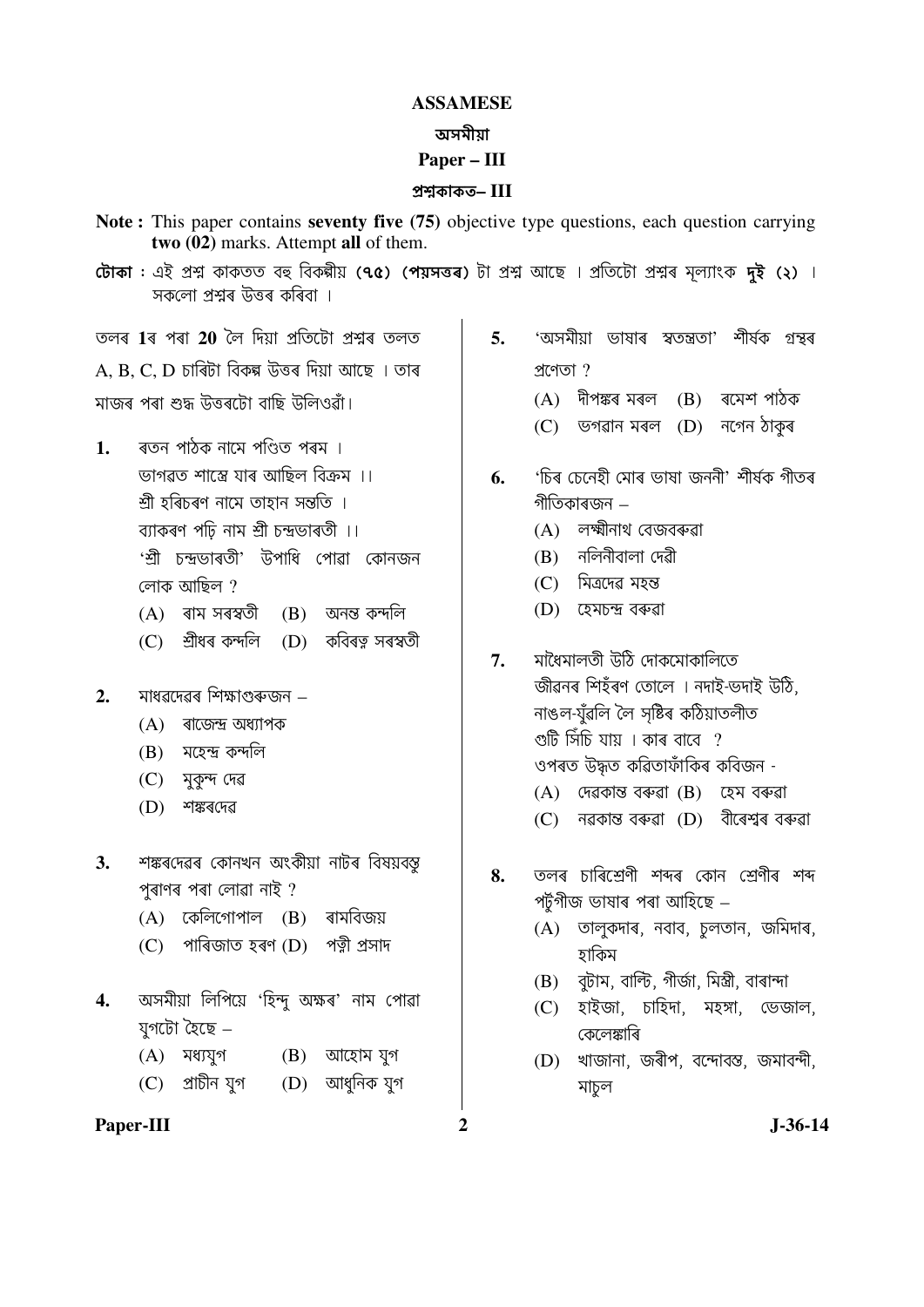- হেম বৰুৱাৰ 'সাগৰ দেখিছা' গ্ৰন্থখন 9.
	- $(A)$  উপন্যাস  $(B)$  চুটিগল্প
	- $(C)$  কবিতা  $(D)$  অমণ কাহিনী
- 'সীমান্তৰ মাটি আৰু মানুহ' শীৰ্ষক গ্ৰন্থখনত 10. লীলা গগৈয়ে অঙ্কন কৰিছে –
	- (A) অৰুণাচলৰ জীৱন ছৱি
	- (B) মিজোৰামৰ জীৱন ছৱি
	- $(C)$  মণিপুৰৰ জীৱন ছৱি
	- (D) নগালেণ্ডৰ জীৱন ছৱি
- $11.$  কোনখন মৌলিক গ্রন্থ ?
	- $(A)$  নতুন কবিতা
	- (B) মনত পৰেনে অৰুন্ধতী
	- (C) এশ বছৰৰ অসমীয়া কবিতা
	- (D) নৃত্যৰতা পৃথিবী
- 'টিকেন্দ্ৰজিৎ' নাটকৰ নাট্যকাৰ  $12.$ 
	- $(A)$  সাৰদাকান্ত বৰদলৈ
	- (B) অতৃলচন্দ্ৰ হাজৰিকা
	- (C) প্ৰবীণ ফুকন
	- (D) লক্ষ্যধৰ চৌধুৰী
- 'অসমীয়া গীতি সাহিত্য' গ্ৰন্থৰ প্ৰণেতা  $13<sub>1</sub>$ 
	- $(A)$  লীলা গগৈ
	- (B) প্ৰফুল্ল দত্ত গোস্বামী
	- (C) মহেশ্বৰ নেওগ
	- (D) সূৰ্যকুমাৰ ভূঞা
- $14.$  তলত উল্লেখ কৰা কোনটো ধ্বন্যাত্মক শব্দ ?
	- $(B)$  খেতি-বাতি  $(A)$  ঘৰ-চৰ
	- (C) টুলুং-ডুটুং (D) বেঙেনা-বলীয়া
- $J-36-14$
- 15. তলত উল্লেখ কৰা কোনজন শিশু সাহিত্যিক নহয়  $?$ 
	- (A) ভবেন্দ্ৰনাথ শইকীয়া
	- $(B)$  নীলমণি ফুকন
	- (C) নৱকান্ত বৰুৱা
	- (D) নিৰ্মলপ্ৰভা বৰদলৈ
- 'ওৱাংগালা' অনুষ্ঠান উদ্য়াপন কৰে 16.
	- $(A)$  গাৰো সকলে  $(B)$  খাচী সকলে
	- $(C)$  মিচিং সকলে  $(D)$  বড়োয় সকলে
- 17. 'মাটি`আখৰা' অপৰিহাৰ্য
	- (A) ভাৰত নাট্যমৰ বাবে
	- (B) ওডিছী নত্যৰ বাবে
	- (C) কুচিপুৰী নৃত্যৰ বাবে
	- (D) সত্ৰীয়া নৃত্যৰ বাবে
- মণিপুৰী নৃত্য 'লাইহাৰাওৱা'ৰ অৰ্থ 18.
	- $(A)$  মানুহৰ উৎসৱ  $(B)$  অসুৰৰ উৎসৱ
	- (C) দেৱতাৰ উৎসৱ (D) বসন্ত উৎসৱ
- $19.$  কোনবিধ অলঙ্কাৰ কাণত নিপিন্ধে ?
	- $(B)$  থৰিয়া  $(A)$  লোকাপাৰ
	- (D) উঝন্তি  $(C)$  কেৰু
- হেমৰ কোষেৰে ওখ দ'ল বান্ধি 20. ভাষাক সাৰথি কৰি
	- নুমাবলগীয়া অসমীয়া নাম
		- ৰাখিলে জিলিকা কৰি ।
	- এই কবিতাফাঁকিৰ ৰচয়িতাৰ নাম হ'ল –
	- (A) অম্বিকাগিৰি ৰায়চৌধুৰী
	- (B) প্ৰসন্নলাল চৌধুৰী

3

- (C) লক্ষ্মীনাথ বেজবৰুৱা
- (D) পদ্মনাথ গোহাঞি বৰুৱা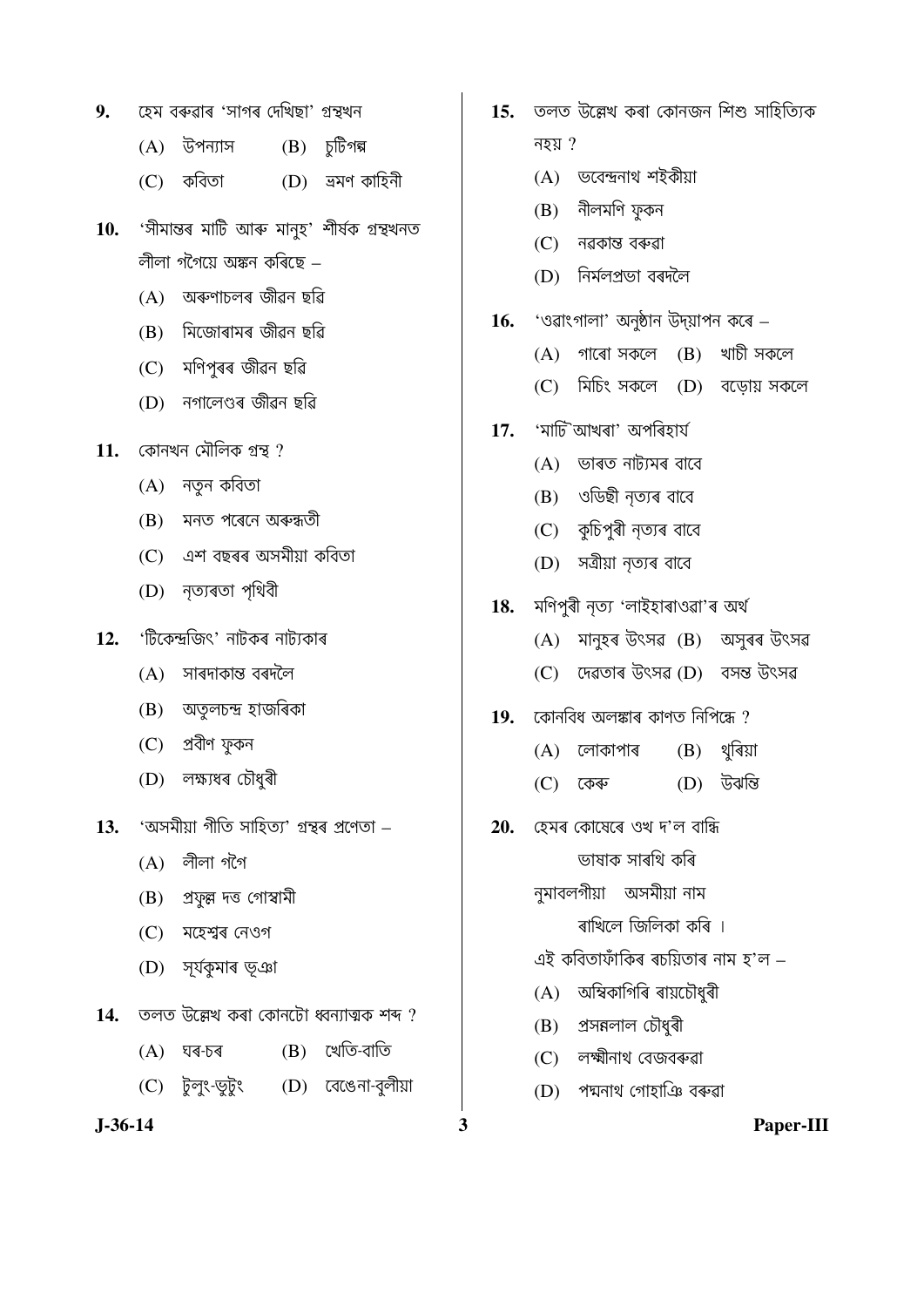21-ৰ পৰা 35-লৈ দিয়া প্ৰশ্নসমূহৰ 'ক' স্তম্ভত দিয়া বিষয়ৰ লগত সম্পৰ্ক থকা 'খ' স্তম্ভত দিয়া বিষয়সমূহ মিলাই (A), (B), (C), (D) এই চাৰিটা বিকল্প দিয়া হৈছে । তাৰে মাজৰ পৰা শুদ্ধ বিকল্পটো চিহ্নিত কৰা ।

| 21. |            |        | 'ক' স্তম্ভ                        |                       |                | 'খ' স্তম্ভ          |               |  |
|-----|------------|--------|-----------------------------------|-----------------------|----------------|---------------------|---------------|--|
|     |            |        | a. অৰুণোদই                        |                       | $\mathbf{i}$ . | সত্যেন্দ্ৰনাথ শৰ্মা |               |  |
|     |            | b. উষা |                                   |                       | ii.            |                     | মহেশ্বৰ নেওগ  |  |
|     |            |        | c. জোনাকী                         |                       | iii.           | লক্ষ্মীনাথ তামুলী   |               |  |
|     |            | d. মৌ  |                                   |                       |                | iv. নগেন শইকীয়া    |               |  |
|     |            |        | a                                 | b                     |                |                     |               |  |
|     |            |        |                                   |                       |                | iii                 | $\mathbf{ii}$ |  |
|     | (A)<br>(B) |        |                                   | iii                   |                |                     |               |  |
|     | 'C)        |        | $\frac{1}{11}$<br>$\frac{1}{111}$ |                       |                | iv<br>ii            | iv            |  |
|     |            |        | iv                                | $\frac{i}{\text{ii}}$ |                | $\mathbf{i}$        | iii           |  |
|     |            |        |                                   |                       |                |                     |               |  |

| 22. | 'ক' স্তম্ভ | 'খ' ম্ভম্ভ |
|-----|------------|------------|
|     |            |            |

- a. ডালিমীৰ i. মিচিং সমাজ সপোন b. মিক্ চিজিলি ii. নগা সমাজ
- c. দেওলাংখুই iii. চাহ শ্ৰমিকৰ সমাজ
- iv. তিৱা সমাজ d. কালৰ হুমুনিয়াহ  $\mathbf b$  $\mathbf c$ d  $\mathbf{a}$  $(A)$  $\overline{\mathbf{ii}}$  $iv$  $\mathbf{i}$ iii  $\overrightarrow{B}$ <br> $\overrightarrow{C}$  $\mathbf{i}$  $\overline{\mathbf{1}}$ iii iv iii  $iv$  $\overline{\mathbf{1}}$  $\mathbf{i}$
- $\overline{(\mathbf{D})}$  $\mathbf{ii}$ iii  $iv$  $\mathbf{i}$ 23. 'ক' স্তম্ভ 'খ' ম্ভম্ভ a. অসমীয়া নাট্য i. সত্য প্ৰসাদ সাহিত্য বৰুৱা b. অসমীয়া ii. সত্যেন্দ্ৰনাথ
	- নাট্যসাহিত্যৰ শৰ্মা জিলিঙনি c. নাটক আৰু iii. অতুলচন্দ্ৰ অভিনয় প্ৰসংগ হাজৰিকা iv. হৰিচন্দ্ৰ d. মঞ্চলেখা উারার্যুভ  $\frac{d}{i}$  $\frac{c}{ii}$  $\frac{a}{iv}$  $\mathbf b$  $(A)$  $\mathbf{i}$  $(B)$  $\,$  ii iv  $\mathbf{i}$ iii

iii

 $\mathbf{i}$ 

 $\overline{\mathbf{u}}$ 

iv

iv

iii

|     | 24. 'ক' স্তম্ভ                           |                             | 'খ' স্তম্ভ                                 |
|-----|------------------------------------------|-----------------------------|--------------------------------------------|
|     |                                          |                             | a. মহেন্দ্ৰ বৰা        i.    জীৱনৰ দীঘ আৰু |
|     |                                          |                             | বাণি                                       |
|     |                                          |                             | b. নিৰ্মলপ্ৰভা       ii.   উপলা নদীৰ দৰে   |
|     | বৰদলৈ                                    |                             |                                            |
|     |                                          |                             | c. মহেশ্বৰ নেওগ iii. সবিনয় নিবেদন         |
|     |                                          |                             | d. গৌৰীশংকৰ   iv.  জীৱন জীৱন বৰ            |
|     | ভট্টাচাৰ্য                               |                             | অনুপম                                      |
|     | a                                        |                             | b c d                                      |
|     | $(A)$ ii iv i iii                        |                             |                                            |
|     | $(B)$ i ii iii iv                        |                             |                                            |
|     | $(C)$ iii i                              | iv                          | $\overline{\mathbf{ii}}$                   |
|     | $(D)$ iv iii ii i                        |                             |                                            |
|     | $25.$ 'ক' স্তম্ভ                         |                             | 'খ' স্তম্ভ                                 |
|     | a. সংলাপ     i.    ভূপেন হাজৰিকা         |                             |                                            |
|     | b. সংজ্ঞা ii. নীলমণি ফুকন                |                             |                                            |
|     | c. বিন্দু                                |                             | iii. ভবেন বৰুৱা                            |
|     | d. নক্সা          iv. চিদানন্দ ভেকা      |                             |                                            |
|     | a                                        | $b$ c                       | d                                          |
|     | $(A)$ iii ii iv                          |                             |                                            |
|     | $(B)$ i iv iii ii                        |                             |                                            |
|     | (C) iv iii i ii                          |                             |                                            |
|     | $(D)$ ii i iv iii                        |                             |                                            |
| 26. | 'ক' স্তম্ভ                               |                             | 'খ' স্তম্ভ                                 |
|     | a. পহিলা                                 |                             | i.    অৰুণ শৰ্মা                           |
|     | তাৰিখ                                    |                             |                                            |
|     |                                          |                             | b. উৰুখা পঁজা ii.  সাৰদাকান্ত বৰদলৈ        |
|     | c. ভোগজৰা  iii. লক্ষ্মীধৰ চৌধুৰী         |                             |                                            |
|     | d. নিমিলা অঙ্ক iv.  ফণী শৰ্মা            |                             |                                            |
|     | a                                        | $\mathbf b$<br>$\mathbf{c}$ | d                                          |
|     | $\mathbf{i}$<br>(A)                      | $\overline{\mathbf{ii}}$    | iii<br>iv                                  |
|     | $(B)$ ii                                 | iii<br>iv                   | $\mathbf{i}$                               |
|     | $(C)$ iii iv<br>$(D)$ ii<br>$\mathbf{i}$ | $\mathbf{i}$                | $\mathbf{ii}$<br>iii<br>iv                 |
|     |                                          |                             |                                            |

Paper-III

 $\overline{(\begin{matrix} C \\ D \end{matrix})}$ 

 $\frac{\mathrm{i}}{\mathrm{ii}}$ 

 $\overline{\mathbf{4}}$ 

 $J - 36 - 14$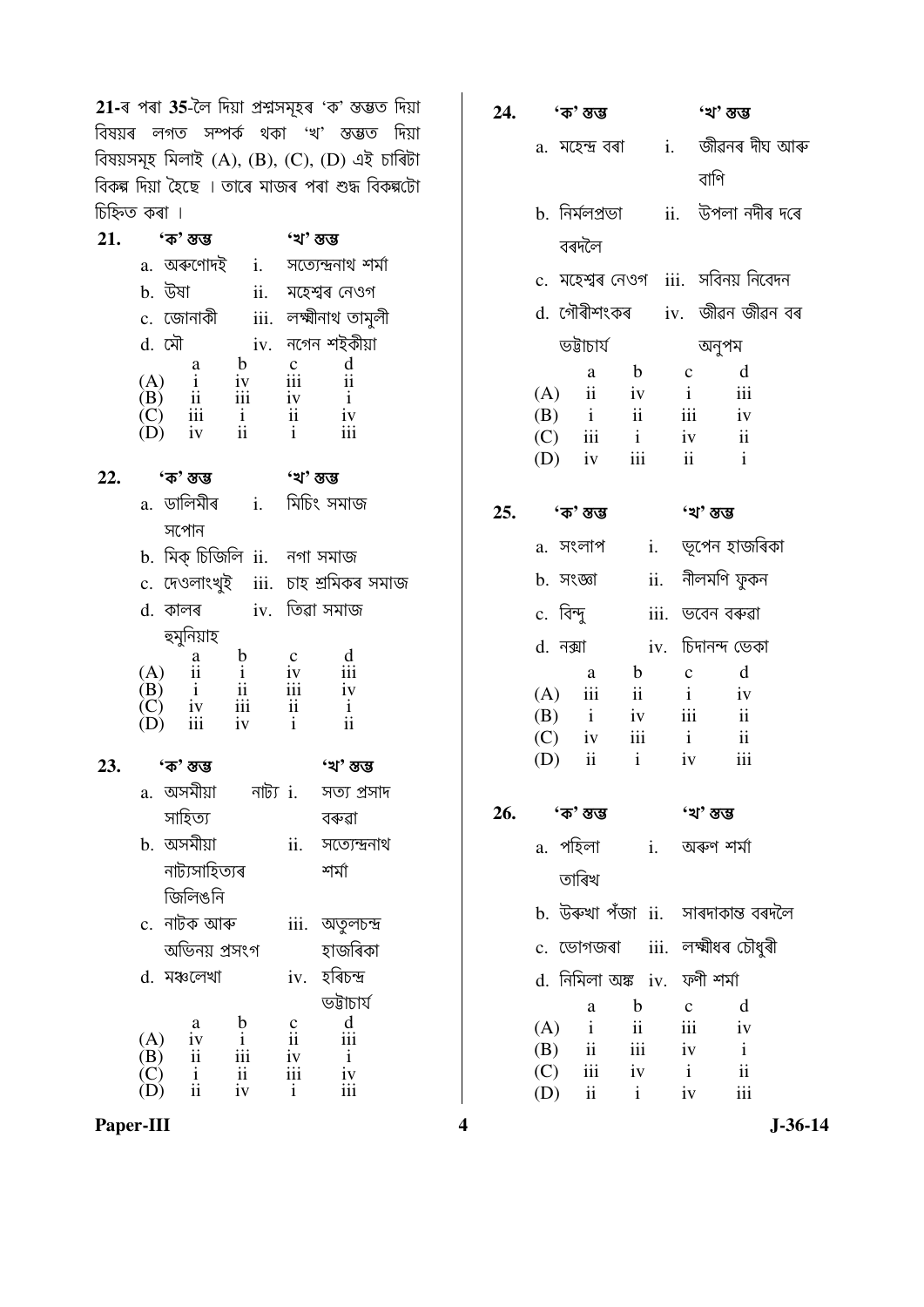| 27. |                                        | 'ক' স্তম্ভ                   |                                                     |                                                                                   | 'খ' ম্ভ                                  |  |
|-----|----------------------------------------|------------------------------|-----------------------------------------------------|-----------------------------------------------------------------------------------|------------------------------------------|--|
|     |                                        | a. Structure of              |                                                     | i.                                                                                | সত্যেন্দ্ৰ নাৰায়ণ                       |  |
|     |                                        | Assamese                     |                                                     |                                                                                   | গোস্বামী                                 |  |
|     | b. Studies in                          |                              |                                                     | ii. গোলোক চন্দ্ৰ                                                                  |                                          |  |
|     |                                        | Sino-<br>Tibetan             |                                                     |                                                                                   | গোস্বামী                                 |  |
|     |                                        | Languages                    |                                                     |                                                                                   |                                          |  |
|     |                                        | c. Assamese,<br>Its          |                                                     |                                                                                   | iii.   বাণীকান্ত কাকতি                   |  |
|     |                                        | formation                    |                                                     |                                                                                   |                                          |  |
|     |                                        | and                          |                                                     |                                                                                   |                                          |  |
|     |                                        | development<br>d. A study on |                                                     |                                                                                   | iv. উপেন্দ্ৰনাথ                          |  |
|     |                                        | Kamrupi; A                   |                                                     |                                                                                   |                                          |  |
|     |                                        | Dialect of<br>Assamese       |                                                     |                                                                                   | গোস্বামী                                 |  |
|     |                                        | a                            | b                                                   | c                                                                                 | d                                        |  |
|     |                                        | $\prod_{i=1}^{n}$            |                                                     | $\frac{1}{2}$<br>$\frac{1}{2}$<br>$\frac{1}{2}$<br>$\frac{1}{2}$<br>$\frac{1}{2}$ | $\frac{iv}{iii}$                         |  |
|     |                                        |                              | $\frac{1}{11}$<br>$\frac{1}{11}$<br>$\frac{1}{111}$ | $\mathbf{i}$                                                                      | $\mathbf{i}$<br>ii                       |  |
|     |                                        |                              |                                                     |                                                                                   |                                          |  |
| 28. |                                        | 'ক' স্তম্ভ                   |                                                     |                                                                                   | 'খ' স্তম্ভ                               |  |
|     |                                        |                              |                                                     |                                                                                   | a.  অসমীয়া ব্যাকৰণৰ  i.    উপেন্দ্ৰ নাথ |  |
|     |                                        | মৌলিক বিচাৰ                  |                                                     |                                                                                   | গোস্বামী                                 |  |
|     |                                        |                              |                                                     |                                                                                   |                                          |  |
|     |                                        | মৌলিক বিচাৰ                  |                                                     |                                                                                   |                                          |  |
|     |                                        | আৰু সাহিত্যৰ                 |                                                     |                                                                                   |                                          |  |
|     |                                        | চানেকি                       |                                                     |                                                                                   |                                          |  |
|     |                                        |                              |                                                     |                                                                                   | c. অসমীয়া ভাষাৰ   iii.  দেৱানন্দ ভৰালি  |  |
|     |                                        | ব্যাকৰণ আৰু                  |                                                     |                                                                                   |                                          |  |
|     |                                        | ভাষাতত্ব                     |                                                     |                                                                                   |                                          |  |
|     |                                        |                              |                                                     |                                                                                   | d. অসমীয়া ভাষাৰ iv. গোলোকচন্দ্ৰ         |  |
|     |                                        | উদ্ভৱ আৰু                    |                                                     |                                                                                   | গোস্বামী                                 |  |
|     |                                        | বিকাশ                        |                                                     |                                                                                   |                                          |  |
|     | (A)                                    | $\frac{a}{11}$               | $\frac{b}{i}$<br>$\frac{1}{iv}$                     | $\mathbf{C}$                                                                      | d<br>iii                                 |  |
|     | (B)                                    | $\frac{i}{\text{iii}}$       |                                                     | iv<br>iii                                                                         | iv                                       |  |
|     | $\overrightarrow{(\mathbf{C})}$<br>(D) | iv                           | iii                                                 | $\mathbf{i}$<br>$\rm ii$                                                          | ii<br>$\mathbf{i}$                       |  |

| 29. | 'ক' স্তম্ভ                                                                                                                                                                       | 'খ' স্তম্ভ                     |                     |            |
|-----|----------------------------------------------------------------------------------------------------------------------------------------------------------------------------------|--------------------------------|---------------------|------------|
|     | a. গোলাপ                                                                                                                                                                         | i. কাৰেঙৰ লিগিৰী               |                     |            |
|     | b. বপুৰা                                                                                                                                                                         | ii. ৰূপালীম                    |                     |            |
|     | c. জুনাফা                                                                                                                                                                        | iii. নিমাতী কন্যা              |                     |            |
|     | d. ৰূপকোঁৱৰ iv. লভিতা<br>$\mathbf b$                                                                                                                                             | $\mathbf{c}$                   | d                   |            |
|     | $\begin{array}{ccc} & & \text{a} \ (\text{A}) & \text{ii} \ (\text{B}) & \text{iii} \ (\text{C}) & \text{i} \ (\text{D}) & \text{iv} \end{array}$<br>iii<br>(A)                  | iv                             | $\mathbf{i}$        |            |
|     | $\frac{iv}{i}$                                                                                                                                                                   | $\mathbf{i}$<br>$\frac{1}{11}$ | $\rm ii$            |            |
|     |                                                                                                                                                                                  |                                | iv<br>iii           |            |
| 30. | 'ক' স্তম্ভ                                                                                                                                                                       |                                | 'খ' স্তম্ভ          |            |
|     | a. Poetry                                                                                                                                                                        | is<br>i. আৰ্নল্ড               |                     |            |
|     | Spontuneous<br>overflow                                                                                                                                                          | οf                             |                     |            |
|     | powerful                                                                                                                                                                         |                                |                     |            |
|     | feelings.                                                                                                                                                                        |                                |                     |            |
|     | Poetry is musical ii. as<br>b.                                                                                                                                                   |                                |                     |            |
|     | thought.<br>c. Poetry is                                                                                                                                                         |                                |                     |            |
|     | criticism of life.                                                                                                                                                               | iii. ক'লৰিজ                    |                     |            |
|     | d. Poetry is the best iv. কাৰ্লাইল                                                                                                                                               |                                |                     |            |
|     | words in the best<br>order                                                                                                                                                       |                                |                     |            |
|     | $\begin{array}{ccc}\n\mathbf{a} & \mathbf{b} \\ \mathbf{iv} & \mathbf{iii} \\ \mathbf{ii} & \mathbf{i} \\ \mathbf{iii} & \mathbf{iii} \\ \mathbf{ii} & \mathbf{iv}\n\end{array}$ |                                | $\frac{d}{ii}$      |            |
|     | (A)<br>(B)                                                                                                                                                                       | $\frac{c}{i}$<br>iii           | iv                  |            |
|     |                                                                                                                                                                                  | $\frac{iv}{i}$                 | $\mathbf{i}$<br>iii |            |
|     |                                                                                                                                                                                  |                                |                     |            |
| 31. | 'ক' স্তম্ভ                                                                                                                                                                       |                                |                     | 'খ' স্তম্ভ |
|     | a.  হেন শুনি জাম্বৱন্ত<br>ধাইলা মহা বলবন্ত                                                                                                                                       |                                | i.                  | কুসুমমালা  |
|     | b. তোৰ মাৱ বুড়ী/পৰমা                                                                                                                                                            |                                |                     | ii. ঝুমুৰী |
|     | সুন্দৰী / বোলন্ত মুৰাৰি /                                                                                                                                                        |                                |                     |            |
|     | নাহি কৰা ছুৰি                                                                                                                                                                    |                                |                     |            |
|     | c.  হাসিয়া হাসিয়া ৰাধিকা ৰাণী                                                                                                                                                  |                                |                     | iii. ঝুনা  |
|     | কৃষ্ণক বোলন্ত মধুৰ বাণী                                                                                                                                                          |                                |                     |            |
|     | d. হেৰা হেৰা বাটৰুৱা মৰমৰ iv. পয়াৰ                                                                                                                                              |                                |                     |            |
|     | ভাইহঁত                                                                                                                                                                           |                                |                     |            |
|     | নেৰিবা নেৰিবা মোক এই                                                                                                                                                             |                                |                     |            |
|     | মায়া বজাৰত                                                                                                                                                                      |                                | d                   |            |
|     | $\begin{array}{c} b \\ i \\ ii \\ iv \\ ii \end{array}$<br>a<br>$\ddot{\textbf{i}}$<br>(A)                                                                                       | c<br>iii                       | iv                  |            |
|     | $\frac{i}{\text{iii}}$<br>(B)                                                                                                                                                    | iii<br>$\mathbf{ii}$           | iv                  |            |
|     | iv                                                                                                                                                                               |                                | i<br>iii            |            |

 $\overline{\phantom{a}}$ 

 $\overline{\mathbf{5}}$ 

 $J - 36 - 14$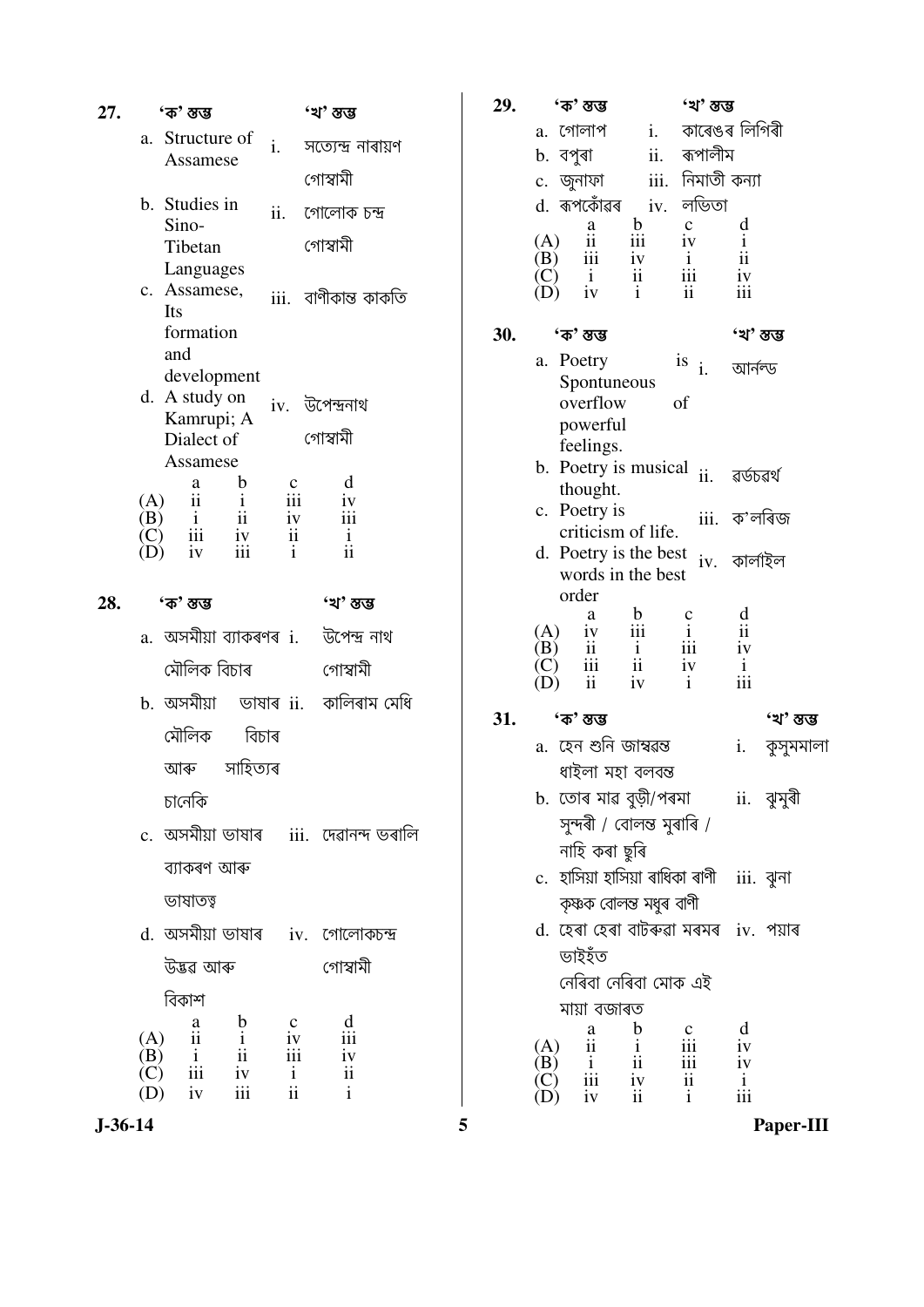| $32.$ 'ক' স্তম্ভ                                                                                                                                                 | 'খ' স্তম্ভ                              |
|------------------------------------------------------------------------------------------------------------------------------------------------------------------|-----------------------------------------|
|                                                                                                                                                                  | a. বগেজৰী গীত   i.   মিচিং জনগোষ্টী     |
|                                                                                                                                                                  | b. অ'ইনিতম ii. ৰাভা জনগোষ্ঠী            |
|                                                                                                                                                                  |                                         |
|                                                                                                                                                                  | d. বৰতৰ গীত     iv.  চাহ জনগোষ্ঠী       |
| (A) $\begin{array}{ccc} & a & b & c & d \\ (A) & i & ii & iii & iv \\ (B) & ii & i & iv & iii \\ (C) & iii & iv & ii & i \\ (D) & iv & iii & i & ii \end{array}$ |                                         |
|                                                                                                                                                                  |                                         |
|                                                                                                                                                                  |                                         |
| 33. 'ক' স্তম্ভ                                                                                                                                                   | 'খ' স্তম্ভ                              |
| a. ফুলনি  i. বিশেষণ                                                                                                                                              |                                         |
| b. বিতোপন ii. বিশেষ্য                                                                                                                                            |                                         |
| c. তোমালোক iii. ক্রিয়া                                                                                                                                          |                                         |
| d. খাওঁ   iv. সৰ্বনাম                                                                                                                                            |                                         |
|                                                                                                                                                                  | $a$ b $c$ d                             |
| (A) $\overrightarrow{ii}$ i iv $\overrightarrow{iii}$<br>(B) i ii iii iv (C) iii iv ii i                                                                         |                                         |
|                                                                                                                                                                  |                                         |
| $(D)$ iv iii i                                                                                                                                                   | $\overline{\mathbf{u}}$                 |
| 34. 'ক' স্তম্ভ                                                                                                                                                   | 'খ' ম্ভম্ভ                              |
| a. সত্ৰ সংস্কৃতিৰ i. নাৰায়ণ চন্দ্ৰ                                                                                                                              |                                         |
| ৰূপৰেখা                                                                                                                                                          | গোস্বামী                                |
|                                                                                                                                                                  | b. সত্ৰ  সংস্কৃতিৰ ii.  কেশৱানন্দ দেৱ   |
| স্বৰ্ণৰেখা                                                                                                                                                       | গোস্বামী                                |
|                                                                                                                                                                  | c. সত্ৰীয়া নৃত্যৰ   iii.  মহেশ্বৰ নেওগ |
| হাতপুথি                                                                                                                                                          |                                         |
|                                                                                                                                                                  | d. পুৰণি অসমীয়া iv. জগন্নাথ মহন্ত      |
| সমাজ আৰু                                                                                                                                                         |                                         |
| সংস্কৃতি                                                                                                                                                         |                                         |
| $\mathbf b$<br>a                                                                                                                                                 | d<br>$\mathbf{C}$                       |
| $i$ $ii$<br>(A)<br>$(B)$ ii i                                                                                                                                    | iii<br>iv<br>iii<br>iv                  |
| $(C)$ iv iii                                                                                                                                                     | $\overline{\mathbf{u}}$<br>$\mathbf{i}$ |
| (D) $iii$ iv $i$                                                                                                                                                 | $\mathbf{ii}$                           |

|          | 'ক' স্তম্ভ    |                                              |                          | 'খ' স্তম্ভ    |                     |
|----------|---------------|----------------------------------------------|--------------------------|---------------|---------------------|
|          |               | a. নন্দন তত্ব-প্ৰাচ্য i.   মনোৰঞ্জন শাস্ত্ৰী |                          |               |                     |
|          |               | আৰু পাশ্চাত্য                                |                          |               |                     |
|          |               | b. সাহিত্য দৰ্শন   ii.   ত্ৰৈলোক্যনাথ        |                          |               |                     |
|          |               |                                              |                          | গোস্বামী      |                     |
|          |               | c. সাহিত্য আৰু  iii.  তাৰিণীকান্ত            |                          |               |                     |
|          | সাহিত্য       |                                              |                          | ডট্টাচাৰ্য    |                     |
|          | d. সাহিত্যৰ   |                                              |                          | iv. হেম বৰুৱা |                     |
|          | গতিপথ         |                                              |                          |               |                     |
|          | a             | $\mathbf b$                                  | $\mathbf{C}$             |               | d                   |
| (A)      | $\mathbf{i}$  | $\overline{\mathbf{ii}}$                     | iii                      | iv            |                     |
| $(B)$ iv |               | $\overline{\mathbf{iii}}$                    | $\overline{\mathbf{ii}}$ |               | $\mathbf{i}$        |
|          | $(C)$ iii     | iv                                           | $\mathbf{i}$             |               | $\ddot{\mathbf{i}}$ |
| (D)      | $\mathbf{ii}$ | $\mathbf{i}$                                 | iv                       |               | iii                 |

35.

তলৰ 36-ৰ পৰা 50-লৈ দিয়া প্ৰশ্নসমূহৰ প্ৰতিটো প্ৰশ্নতে উল্লেখ কৰা আলোচনী / গ্ৰন্থ / লেখক / ঘটনা আদিক সময় অনুসৰি ঐতিহাসিক ক্ৰমত তালিকাবদ্ধ কৰি  $(A)$ ,  $(B)$ ,  $(C)$  আৰু  $(D)$  চাৰিটা গোট কৰা হৈছে । তাৰ মাজৰ পৰা শুদ্ধ বিকৰ্নটো বাছি উলিওৱা:

- $36.$  i. মহেশ্বৰ নেওগৰ 'অসমীয়া গীতি সাহিত্য'
	- প্ৰফুল্ল দত্ত গোস্বামীৰ 'অসমীয়া জনii. সাহিত্য'
	- লীলা গগৈৰ 'অসমীয়া লোক-সাহিত্যৰ iii. ৰূপৰেখা'
	- iv. হেম বৰুৱাৰ 'এই গাঁও এই গীত'

| (A)      | - 11         | i.            | iv  | iii |
|----------|--------------|---------------|-----|-----|
| (B)      | $\mathbf{i}$ | $\mathbf{ii}$ | iii | iv  |
| $(C)$ iv |              | iii           | ii  | i   |
| (D)      | iii          | iv            | i.  | ij  |

Paper-III

6

 $J - 36 - 14$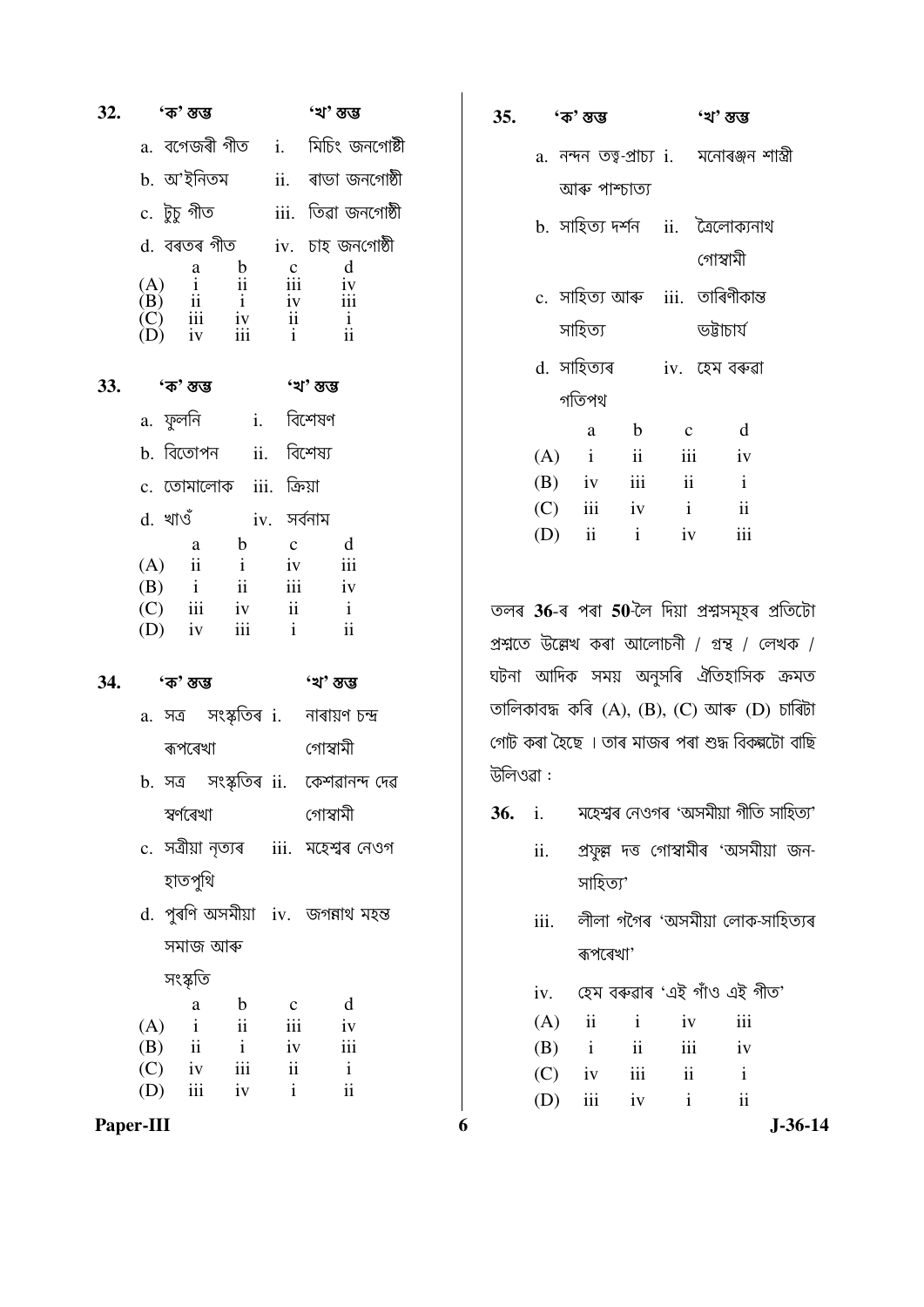|               | <b>37.</b> i. |                          |                     |                                                | হিতেশ ভেকাৰ 'আজিৰ মানুহ'                     |  |
|---------------|---------------|--------------------------|---------------------|------------------------------------------------|----------------------------------------------|--|
|               |               |                          |                     | ii. হোমেন বৰগোহাঞিৰ 'সুবালা'                   |                                              |  |
|               |               |                          |                     |                                                | iii.     নৱকান্ত বৰুৱাৰ 'কপিলীপৰীয়া সাধু'   |  |
|               |               |                          |                     |                                                | iv. বীৰেন্দ্ৰকুমাৰ ভট্টাচাৰ্যৰ 'ঈয়াৰুইঙ্গম' |  |
|               | (A)           | iv                       | $\mathbf{i}$        | ii                                             | iii                                          |  |
|               |               | $(B)$ iii<br>$(C)$ ii iv | ii                  | $\mathbf{i}$<br>$iii -$                        | iv                                           |  |
|               | (D)           | $\mathbf{i}$             | iii                 | iv                                             | $\mathbf{i}$<br>$\ddot{\mathbf{i}}$          |  |
| 38.           |               | i.        অনন্ত কন্দলি   |                     |                                                |                                              |  |
|               |               | ii. মাধৱ কন্দলি          |                     |                                                |                                              |  |
|               |               | iii. ৰঘুনাথ মহন্ত        |                     |                                                |                                              |  |
|               |               | iv.     গুণাভিৰাম বৰুৱা  |                     |                                                |                                              |  |
|               |               | $(A)$ ii                 | $\mathbf{i}$        | iii                                            | iv                                           |  |
|               |               | $(B)$ i                  | $\ddot{\mathbf{i}}$ | iii                                            | iv                                           |  |
|               |               | $(C)$ iv<br>$(D)$ iii    | iii<br>iv           | $\overrightarrow{\mathbf{ii}}$<br>$\mathbf{i}$ | $\mathbf{i}$<br>iii                          |  |
|               |               |                          |                     |                                                |                                              |  |
| <b>39.</b>    |               | i. দেৱকান্ত বৰুৱা        |                     |                                                |                                              |  |
|               |               | ii. আনন্দচন্দ্ৰ বৰুৱা    |                     |                                                |                                              |  |
|               |               |                          |                     | iii.     জ্যোতিপ্ৰসাদ আগৰৱালা                  |                                              |  |
|               |               | $iv.$ নলিনীবালা দেৱী     |                     |                                                |                                              |  |
|               | (A)           | $\mathbf{i}$             | $\ddot{\textbf{i}}$ | iii                                            | iv                                           |  |
|               |               | $(B)$ ii                 | $\rm i$             | iv                                             | iii                                          |  |
|               | (D)           | $(C)$ iv iii ii<br>iii   | iv                  | $\mathbf{i}$                                   | $\mathbf{i}$<br>ii                           |  |
|               |               |                          |                     |                                                |                                              |  |
| 40.           | i.            | বাঁহী                    |                     | ii.                                            | জোনাকী                                       |  |
|               |               | iii. আৱাহন               |                     | iv.                                            | ঊষা                                          |  |
|               | $(A)$ ii      |                          | iv                  | $\mathbf{i}$                                   | iii                                          |  |
|               | (B)           | $\mathbf{i}$             | ii                  | iii                                            | iv                                           |  |
|               |               | $(C)$ iv<br>iii          | iii<br>$\mathbf{i}$ | ii<br>iv                                       | $\mathbf{i}$<br>ii                           |  |
|               | (D)           |                          |                     |                                                |                                              |  |
| 41.           | i.            | অকণ                      |                     | ii.                                            | মইনা                                         |  |
|               | iii.          | ৰংঘৰ                     |                     | iv.                                            | পখিলা                                        |  |
|               | (A)           | ii                       | iii                 | $\mathbf{i}$                                   | $\mathbf{ii}$                                |  |
|               | $(B)$ i       |                          | ii                  | iv                                             | iii                                          |  |
|               |               | $(C)$ iv<br>iii          | $\mathbf{i}$        | iii<br>$\ddot{i}$                              | $\ddot{\rm ii}$<br>$\mathbf{i}$              |  |
|               | (D)           |                          | iv                  |                                                |                                              |  |
| $J - 36 - 14$ |               |                          |                     |                                                |                                              |  |

 $\overline{7}$ 

|     |     |                          | $42.$ i. পাঁচালী সাহিত্য         |                          |                                             |  |  |  |
|-----|-----|--------------------------|----------------------------------|--------------------------|---------------------------------------------|--|--|--|
|     |     |                          | ii.       ব্যৱহাৰিক সাহিত্য      |                          |                                             |  |  |  |
|     |     | iii.    অৰুণোদইৰ সাহিত্য |                                  |                          |                                             |  |  |  |
|     |     |                          | iv.     ৰোমান্টিক সাহিত্য        |                          |                                             |  |  |  |
|     |     | $(A)$ iv                 | iii                              | $\mathbf{ii}$            | i                                           |  |  |  |
|     |     |                          | $(B)$ iii iv i                   |                          | $\mathbf{ii}$                               |  |  |  |
|     |     |                          | $(C)$ i ii iii                   |                          | iv                                          |  |  |  |
|     |     |                          | (D) $iv$ $i$ $ii$                |                          | iii                                         |  |  |  |
| 43. | i.  |                          |                                  |                          | চৈয়দ আব্দুল মালিকৰ 'মাটিৰ চাকি'            |  |  |  |
|     | ii. |                          |                                  |                          | যোগেশ দাসৰ 'ডাৱৰ আৰু নাই'                   |  |  |  |
|     |     |                          |                                  |                          | iii. নিৰুপমা বৰগোহাঞিৰ 'সেই নদী             |  |  |  |
|     |     | নিৰবধি'                  |                                  |                          |                                             |  |  |  |
|     |     |                          |                                  |                          | $iv.$ বীৰেন বৰকটকীৰ 'কুমাৰী পৃথিবী'         |  |  |  |
|     |     | $(A)$ iii                | $\overline{\mathbf{u}}$          | $\mathbf{i}$             | iv                                          |  |  |  |
|     |     |                          | $(B)$ ii iv i                    |                          | iii                                         |  |  |  |
|     |     |                          | $(C)$ iv iii                     | $\ddot{\mathbf{i}}$      | $\mathbf{i}$                                |  |  |  |
|     |     |                          | $(D)$ i iv                       | iii                      | $\overline{\mathbf{ii}}$                    |  |  |  |
|     |     |                          |                                  |                          | 44. i. নিৰ্মল ভকত ii. মনোমতী                |  |  |  |
|     |     |                          |                                  |                          | iii.    মিৰি জীয়ৰী     iv.     ৰহদৈ লিগিৰী |  |  |  |
|     |     | $(A)$ i                  | $\mathbf{ii}$                    | iii                      | iv                                          |  |  |  |
|     |     |                          | $(B)$ iv iii ii                  |                          | i                                           |  |  |  |
|     |     |                          | $(C)$ ii iv                      |                          | $iii$ $i$                                   |  |  |  |
|     |     |                          | $(D)$ iii ii i                   |                          | iv                                          |  |  |  |
|     |     |                          | <b>45.</b> i.       সাহিত্যৰ সাজ |                          |                                             |  |  |  |
|     |     |                          | ii. সাহিত্য বিদ্যা পৰিক্ৰমা      |                          |                                             |  |  |  |
|     |     | iii. সাহিত্য দৰ্শন       |                                  |                          |                                             |  |  |  |
|     |     |                          | iv.      সমালোচনা সাহিত্য        |                          |                                             |  |  |  |
|     |     | $(A)$ i iv               |                                  | iii                      | $\mathbf{ii}$                               |  |  |  |
|     |     | $(B)$ iv iii             |                                  | $\overline{\mathbf{ii}}$ | $\mathbf{i}$                                |  |  |  |
|     |     |                          | $(C)$ i ii iv                    |                          | iii                                         |  |  |  |
|     |     | $(D)$ iii i              |                                  | $\ddot{\mathbf{i}}$      | iv                                          |  |  |  |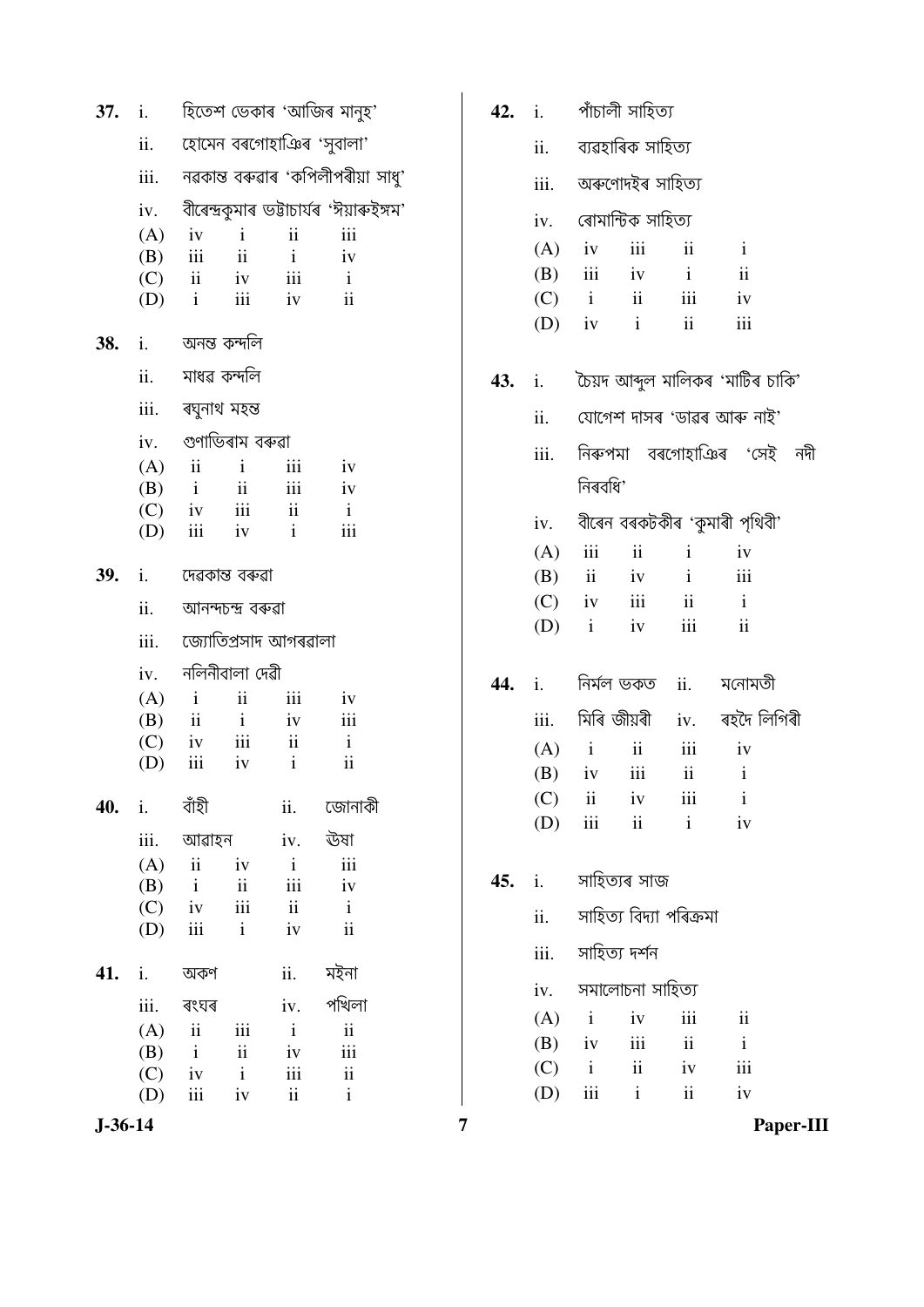|           |  | $46.$ i. বীনা বৰুবাত 'জীৱনৰ বাটৰ' |  |            |                                          |
|-----------|--|-----------------------------------|--|------------|------------------------------------------|
|           |  |                                   |  |            | ii. পদ্ম বৰকটকীৰ 'মনৰ দাপোন'             |
|           |  |                                   |  |            | iii.     মামনি  ৰয়চম  গোস্বামীৰ  'মামৰে |
|           |  | তৰোৱাল'                           |  |            |                                          |
|           |  |                                   |  |            | iv. দেবেন্দ্ৰনাথ আচাৰ্যৰ 'কালপুৰুষ'      |
|           |  | $(A)$ i ii iv                     |  |            | iii                                      |
|           |  | $(B)$ ii iii i iv                 |  |            |                                          |
|           |  | $(C)$ iii iv ii i                 |  |            |                                          |
|           |  | $(D)$ iv i iii ii                 |  |            |                                          |
|           |  |                                   |  |            | 47. i.  সাদৰী ii. কেতেকী                 |
|           |  |                                   |  |            | iii. দহিকতৰা iv. নৱমল্লিকা               |
|           |  | $(A)$ iii iv i                    |  |            | $\ddot{\mathbf{i}}$                      |
|           |  | $(B)$ iv iii ii i                 |  |            |                                          |
|           |  | $(C)$ i ii iii iv                 |  |            |                                          |
|           |  | $(D)$ ii i iv iii                 |  |            |                                          |
|           |  | $48.$ i. $\qquad$ ভাষাবিজ্ঞান     |  |            |                                          |
|           |  | ii. ভাষাতত্ব                      |  |            |                                          |
|           |  | iii.    ভাষাবিজ্ঞান উপক্ৰমণিকা    |  |            |                                          |
|           |  | iv.     ভাষাবিজ্ঞানৰ ভূমিকা       |  |            |                                          |
|           |  | $(A)$ ii ii iii iv                |  |            |                                          |
|           |  | $(B)$ i iv ii                     |  |            | iii                                      |
|           |  | $(C)$ iv iii i                    |  |            | $\mathbf{ii}$                            |
|           |  | $(D)$ iii ii iv                   |  |            | $\mathbf{i}$                             |
| 49.       |  | i. বৈদিক ভাষা                     |  |            |                                          |
|           |  | ii. কথ্য সংস্কৃত                  |  |            |                                          |
|           |  | iii. অৱহট্ঠ                       |  |            |                                          |
|           |  | iv. মহাৰাষ্ট্ৰী প্ৰাকৃত           |  |            |                                          |
|           |  | $(A)$ i ii iv                     |  |            | iii                                      |
|           |  | $(B)$ ii                          |  | $iii \t i$ | iv                                       |
|           |  | $(C)$ iii iv ii                   |  |            | $\mathbf{i}$                             |
|           |  | (D) iv iii i                      |  |            | $\rm ii$                                 |
| Paper-III |  |                                   |  |            |                                          |

|     | $50.$ i. $\frac{1}{2}$ সুবাসিত যি যন্ত্রণা |                        |                     |               |
|-----|--------------------------------------------|------------------------|---------------------|---------------|
| ii. | মাটিৰ পৰা মেঘলৈ<br>iii. পৰীৰ বাঁহী         |                        |                     |               |
|     |                                            |                        |                     |               |
|     | iv.     চুলি নাবান্ধিবা যাজ্ঞসেনী          |                        |                     |               |
|     | $(A)$ iii iv                               |                        | $\ddot{\mathbf{i}}$ | $\mathbf{i}$  |
| (B) |                                            | <i>i</i> iv <i>iii</i> |                     | $\mathbf{ii}$ |
|     | $(C)$ ii iii                               |                        | $\mathbf{i}$        | iv            |
| (D) | $\mathbf{i}$                               | $\mathbf{ii}$          | iv                  | iii           |

ধৰা

তলৰ 51ৰ পৰা 65 লৈ দিয়া প্ৰতিটো মন্তব্য যুক্তিৰে বিশ্লেষণ কৰি বা কাৰ্যকাৰণ নিৰ্ণয় কৰি  $A, B, C, D$ চাৰিটা বিকল্প দিয়া হৈছে । তাৰ মাজৰ পৰা তুমি শুদ্ধ বুলি ভবা মতটো বাছি উলিওৱা ।

- 51. সংস্কৃত ভাষাৰ দন্ত্য আৰু মূৰ্দ্ধন্য ধ্বনিবোৰৰ উচ্চাৰণ অসমীয়া ভাষাত দ্নস্ত লীয় হোৱাৰ কাৰণ  $-$ 
	- তিব্বতবৰ্মীয় (A) অসমীয়া আৰু দীৰ্ঘদিনধৰি লোকসকল সহাৱস্থান কৰাৰ বাবে ।
	- $(B)$  অসমীয়া তিব্বতবৰ্মীয় ভাষা লোকসকলে ব্যৱহাৰ কৰা বাবে ।
	- (C) অসমীয়া ভাষাত তিব্বতবৰ্মীয় ভাষাৰ প্ৰভাৱৰ বাবে ।
	- (D) অসমীয়াভাষীৰ মাজত তিব্বতবৰ্মীয় ভাষীসকলে বসবাস কৰাৰ বাবে ।

 $J - 36 - 14$ 

8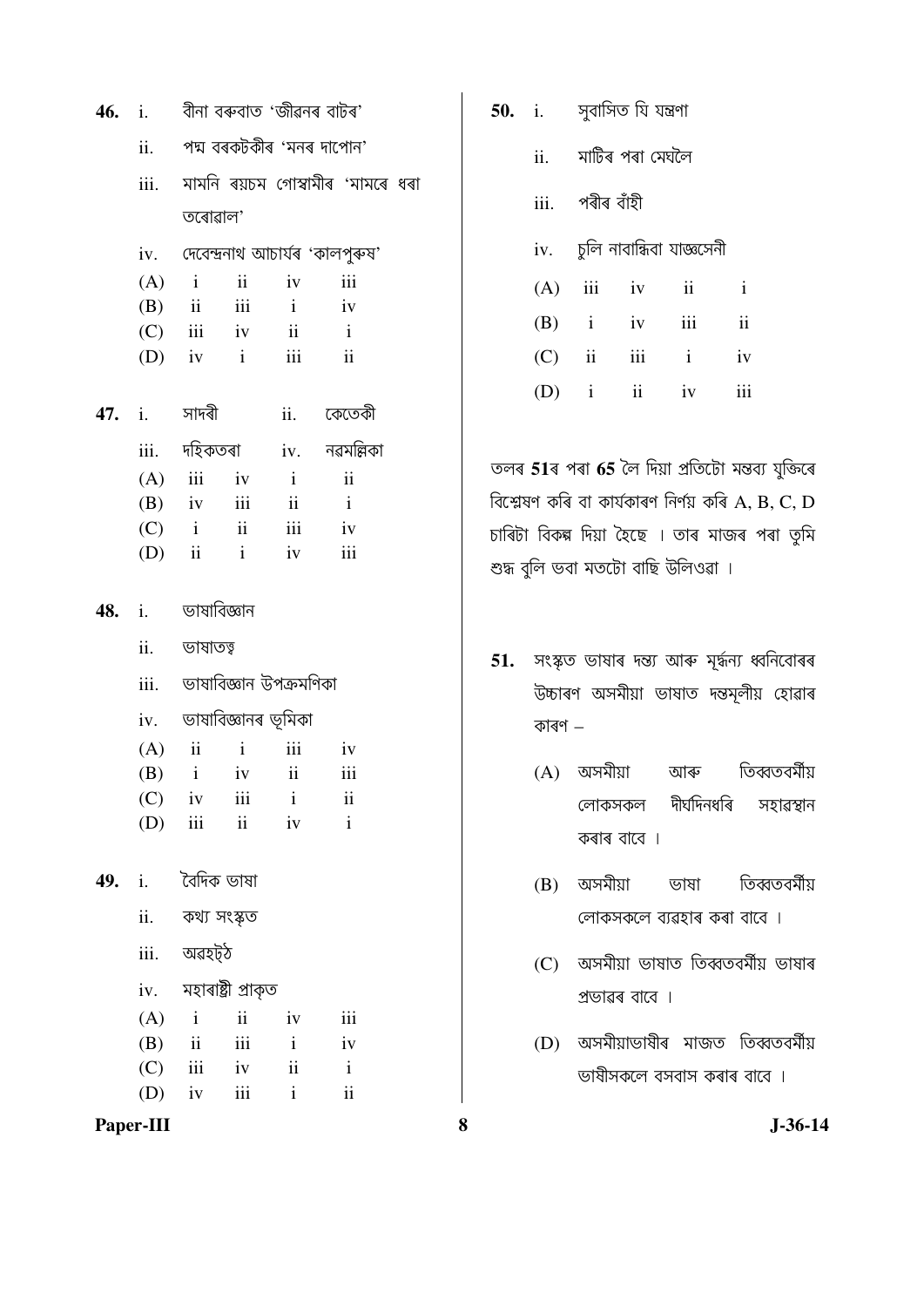- 52. শুদ্ধ বুলি ভবা মতটৌ বিচাৰি উলিওৱা "কাব্যং গ্ৰাহ্যমলঙ্কাৰাৎ, সৌন্দৰ্যমলঙ্কাৰ –" উক্তিটোৰ চাৰিটা অৰ্থ দিয়া আছে । শুদ্ধ উত্তৰটো বিচাৰি উলিওৱা –
	- (A) কাব্যৰ গ্ৰহণযোগ্যতাৰ কাৰণ হ'ল আৰু সৌন্দৰ্যই ক্টেছে অলঙ্কাৰ অলঙ্কাৰ
	- (B) কাব্যৰ উপাদেয়তাৰ কাৰণ হ'ল অলঙ্কাৰ আৰু অলঙ্কাৰ মানে সৌন্দৰ্য ।
	- উপযুক্ততাৰ কাৰণ (C) কাব্যৰ হ'ল অলঙ্কাৰে সৌন্দৰ্য বৃদ্ধি কৰে ।
	- (D) কাব্যৰ শোভাবৰ্দ্ধনৰ কাৰণ হ'ল অলঙ্কাৰ আৰু অলঙ্কাৰে সৌন্দৰ্য বৃদ্ধি কৰে ।
- 53. লুইতৰ পাৰৰে আমি ডেকা ল'ৰা মৰিবলৈ ভয় নাই -

কবিৰ মতে –

- (A) অসমীয়া ভেকাল'ৰাই দেশৰ বাবে মৃত্যুকো জিনিব পাৰে ।
- (B) অসমীয়া ভেকাল'ৰা মহাবাহুৰ দৰে গতিশীল
- (C) অসমীয়া ভেকা ল'ৰাৰ মন লুইতৰ দৰে চিৰ প্ৰৱাহমান
- (D) অসমীয়া ভেকা ল'ৰাই লুইতৰ পাৰত বাস কৰে ।

9

- পূবা পশ্চিমাকৈ সাজিবা ঘৰ । 54. অকাল মৃত্যুক নাহিকে ডৰ ।। পূবে ধোঁৱা উত্তৰে গুৱা । দক্ষিণে ধলি পশ্চিমে গলি ।। উপৰত উল্লেখ কৰা বাক্যকেইশাৰী হ'ল ?  $(A)$  ফকৰা যোজনা  $(B)$  খন্ডবাক্য  $(D)$  সাঁথৰ (C) ডাকৰ বচন
- মাদুৰী চহৰত ডাঙৰ হৈ আছিলো 55. বৰগোঁহাইৰ আছিলো জী । গদাপানি কোঁৱৰে নিলে তৃঙ্গখুঙলৈ চকলং বিয়াকৈ দি $\,$ ।। ওপৰত উল্লেখ কৰা গীতাংশ কোনবিধ গীতৰ অন্তৰ্গত ?
	- (A) মণিকোঁৱৰৰ গীত
	- (B) ফুলকোঁৱৰৰ গীত
	- (C) জয়মতী কুৱঁৰীৰ গীত
	- (D) জনা গাভৰুৰ গীত
- 'দেৱকান্ত বৰুৱা ক্ৰান্তিৰ কবি, নতুন পথৰো 56. কবি । ' কাৰণ
	- (A) তেওঁ ৰোমান্টিক কবিতাৰ আদৰ্শৰ পৰা আঁতৰি আহিছিল ।
	- (B) তেওঁ নতুন কবিতাৰ বাট মুকলি কৰিছিল ।
	- (C) তেওঁ ৰোমান্টিক প্ৰেমৰ কবিতাত এক অভিনৱ ভঙ্গি প্ৰয়োগ কৰিছিল ।
	- (D) তেওঁ ৰোমান্টিক যুগৰ শেষৰ কবি হৈ নতুন কবিতাৰো পথ মুকলি কৰিছিল ।

### $J-36-14$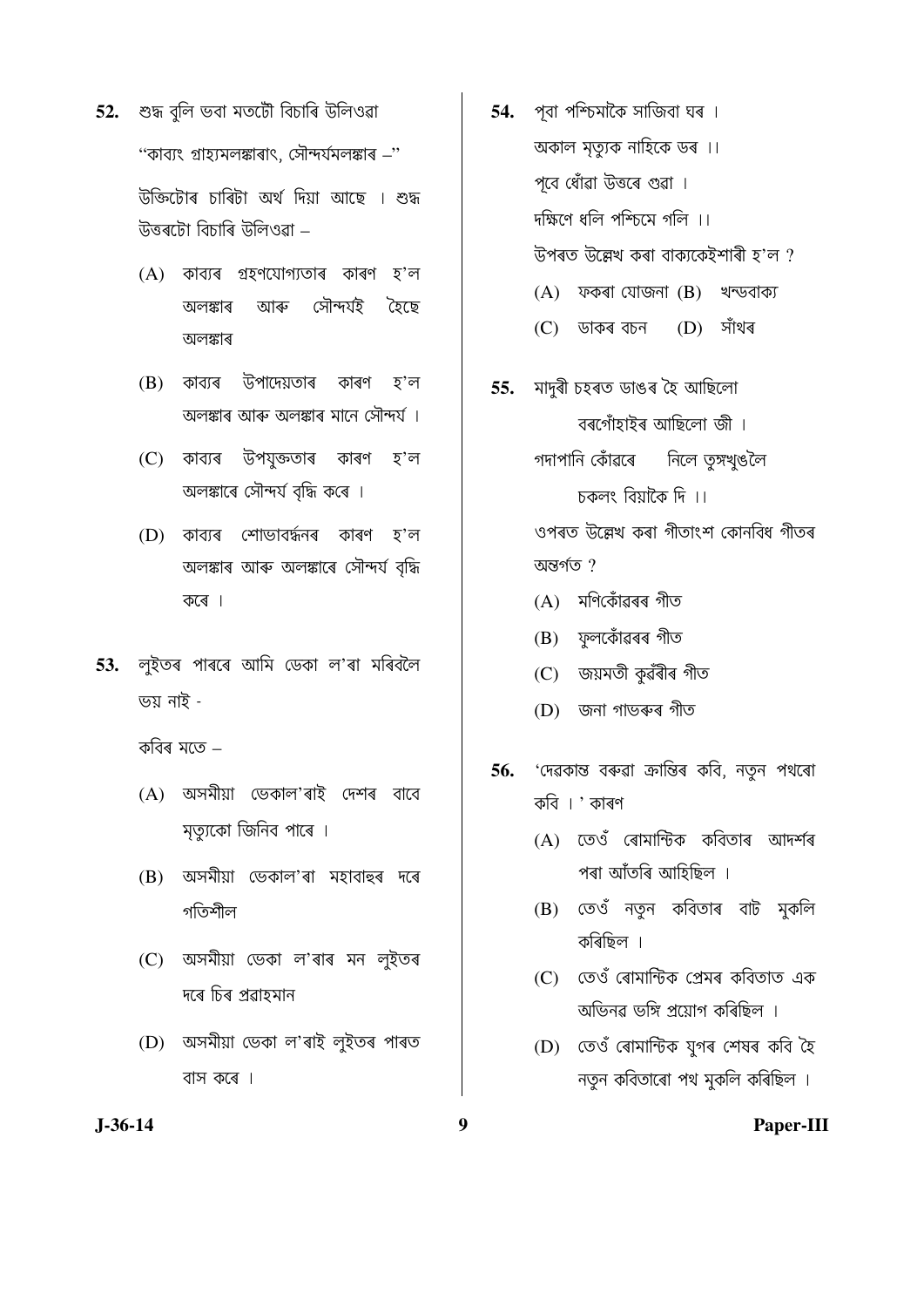- 57. অসমীয়া সংস্কৃতিত বাঁহ-সংস্কৃতিয়ে বিশেষ স্থান লাভ কৰাৰ কাৰণ –
	- (A) দ্ৰাবিড় সংস্কৃতিৰ প্ৰভাৱ
	- (B) অষ্ট্ৰিক সংস্কতিৰ প্ৰভাৱ
	- (C) মঙ্গোলীয় সংস্কৃতিৰ প্ৰভাৱ
	- (D) আৰ্য সংস্কৃতিৰ প্ৰভাৱ
- 'ৰাতিপুৱা উঠি খাই তিনি চিলিম ভাং 58. বম বম বলি বোপাই টোপনিটো ভাং' কবিতাফাঁকিৰ অৰ্থ বিশ্লেষণ কৰিলে –
	- (A) ইয়াত 'ভাং' শব্দটো দবাৰ বহিছে, কিন্তু অৰ্থ দুটা সমাৰ্থক ।
	- $(B)$  'ভাং' শব্দৰ দুটা অৰ্থ আছে, এটা হৈছে 'গাজা' আৰু আনটো হৈছে টোপনি 'ভঙা'
	- (C) প্ৰতিটো শাৰীৰ শেষত 'ভাং' শব্দটো ব্যৱহাৰ হৈছে ।
	- (D) 'ডাং' শব্দ দুটাৰ এটা সাৰ্থক আৰু আনটো নিৰৰ্থক ।
- 'জিলিকা পাখিৰে হাঁহে ৰবিৰ কিৰণ 59.

জিলিকা পাখিৰে নাচি ফৰে অগণন।' এই কবিতাফাঁকিৰ ছন্দসজ্জা বিশ্লেষণ কৰিলে পোৱা যায –

- (A) কবিতাফাঁকিত পয়াৰ ছন্দ প্ৰয়োগ ঘটিছে, ইয়াৰ আখৰৰ সংখ্যা ৬ + ৮ আৰু ৬ + ৮
- (B) কবিতাফাঁকিত সমান আখৰৰ দুটা শাৰী আৰু চাৰিটা স্তৱক আছে যদিও স্তৱক কেইটিৰ আখৰৰ মিল নাই ।
- (C) কবিতাফাঁকিত দুটা শাৰী আছে আৰু প্ৰতিটো শাৰীত ১৪ + ১৪ মুঠ আঠাইশটা আখৰ আছে । যতিৰ সংখ্যা চাৰিটা, আখৰৰ সংখ্যা ৮ +  $\n **b** + **b**\n$
- (D) কবিতাফাঁকিত দুলড়ী ছন্দৰ প্ৰয়োগ ঘটিছে, যিহেতু চাৰিটা যতিৰ আখৰৰ সংখ্যা সমান  $b + b$ ,  $b + b$
- 60. কঁপনি, জাননি, জিৰণি, জুৰণি, বুজনি আদিক বিসমবর্গীয় শব্দসাধনমূলক শ্রেণীত ধৰা হয় । কাৰণ -
	- (A)  $\sqrt{3}$ পঁপ,  $\sqrt{3}$ ান,  $\sqrt{3}$ জিৰ,  $\sqrt{3}$ জুৰ,  $\sqrt{3}$ জ আদিৰ লগত কৎপ্ৰত্যয় যোগ হৈ নতুন শব্দ সাধন হৈছে ।
	- (B)  $\sqrt{3}$ পঁপ,  $\sqrt{3}$ ান,  $\sqrt{3}$ জিৰ,  $\sqrt{3}$ জুৰ,  $\sqrt{3}$ জ আদিৰ লগত তদ্বিত প্ৰত্যয় যোগ হৈ নতুন বিশেষ্য শব্দ সাধন হৈছে ।
	- (C)  $\sqrt{3}$ পঁপ,  $\sqrt{3}$ ান,  $\sqrt{3}$ জিৰ,  $\sqrt{3}$ জুৰ,  $\sqrt{3}$ জ আদি ধাতৃসমূহৰ লগত কৃৎপ্ৰত্যয় যোগ হৈ নতুন / বিশেষণ শব্দ সৃষ্টি কৰিছে আৰু মূলৰ লগত শ্ৰেণী পৰিবৰ্তন ঘটিছে ।
	- (D)  $\sqrt{3}$ পঁ,  $\sqrt{3}$ ান,  $\sqrt{3}$ জিৰ,  $\sqrt{3}$ জুৰ,  $\sqrt{3}$ জ আদি ধাতৃৰ লগত কৎপ্ৰত্যয় যোগ হৈ নতুন বিশেষ্য শব্দ সাধন হৈছে আৰু মূলৰ লগত শ্ৰেণী পৰিবৰ্তন ঘটিছে ।
- 61. বিভিন্ন জনগোষ্ঠী আৰু সংস্কৃতিৰ সন্মিলিত উপাদানেৰে ভাৰতীয় সংস্কতিৰ বৰ ভেঁটি ৰচনা হৈছে । ইয়াৰ পৰা নিসন্দেহে ক'ব পাৰি  $\mathbb{Q}^-$ 
	- (A) ভাৰতীয় সংস্কৃতি মলত: আৰ্য সংস্কৃতিৰ সংমিশ্ৰণ ।
	- (B) ভাৰতীয় সংস্কৃতিত বিভিন্ন আৰ্যভিন্ন সংস্কৃতিৰ প্ৰতিফলন ঘটিছে ।
	- (C) ভাৰতীয় সংস্কৃতি সমন্বয়ৰ সংস্কৃতি ।
	- (D) ভাৰতীয় সংস্কৃতিত ভাৰতীয়ত্বৰ প্ৰতিফলন ঘটিছে ।

Paper-III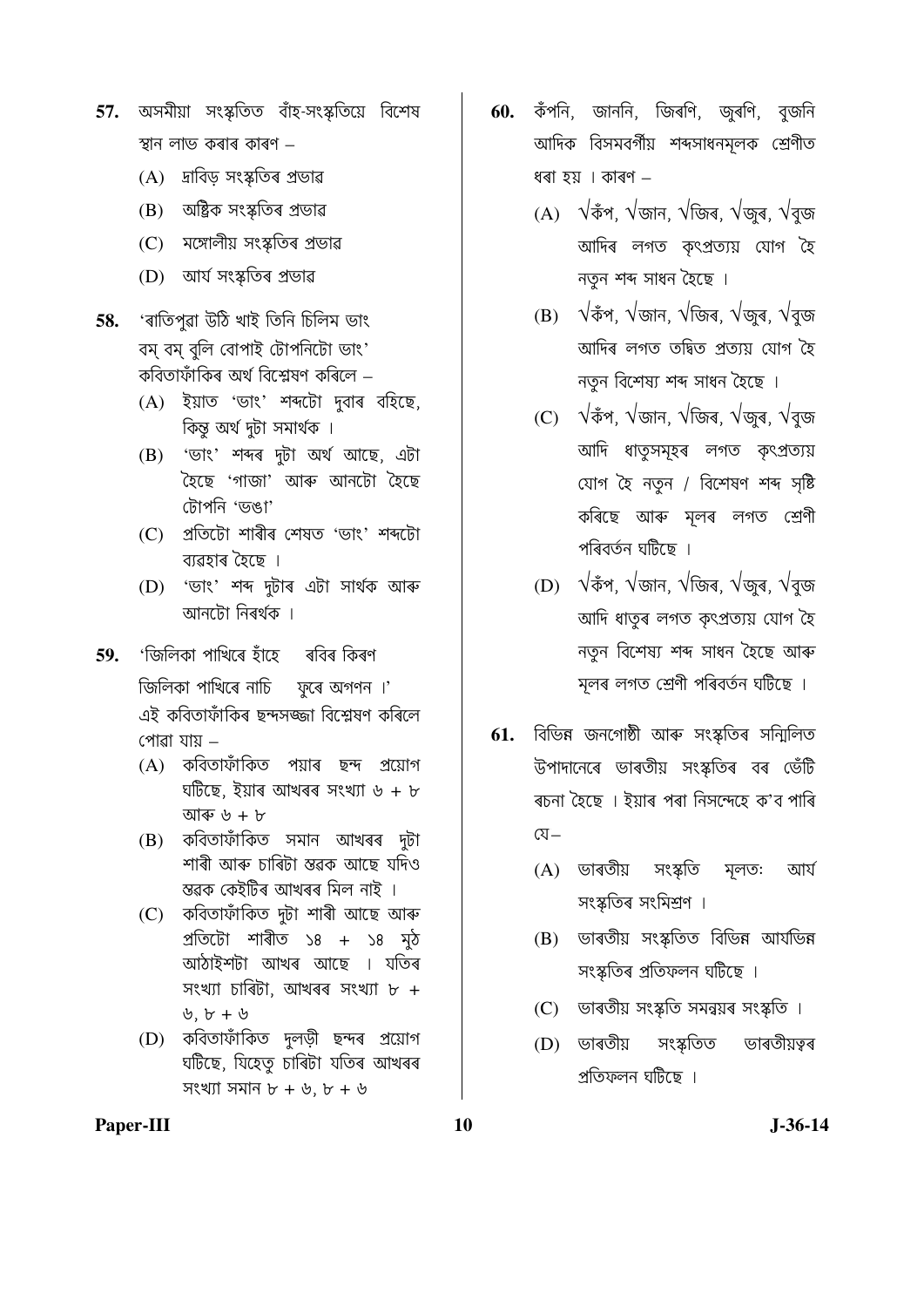তোৰ নিন্দাবাণী আমাক নপাৱে 62. শুন অনাচাৰ বাম । যতেক ককৰে কামোৰ মাৰয়

তথাপি আঠুৰ নাম ।।

- (A) এইটো দৃষ্টান্ত অলংকাৰৰ উদাহৰণ । কাৰণ এটা বাক্যাৰ্থৰ প্ৰমাণ স্বৰূপে দাঙিধৰা বাক্যাংশ বিম্ব প্ৰতিবিম্ব ৰূপত দৃষ্ট হোৱা নাই ।
- এই কবিতাফাঁকিত বিশেষ এটা (B) বাক্যাৰ্থৰ প্ৰমাণ স্বৰূপে আন এটা অনৰূপ বাক্যাৰ্থ বিম্ব প্ৰতিবিম্ব ৰূপত দাঙি ধৰা বাবে দৃষ্টান্ত অলংকাৰ হৈছে ।
- (C) এইটো দৃষ্টান্ত অলংকাৰ এই বাবে যে নিচিনাকৈ প্ৰতিবন্তুপমাৰ ইয়াৰ বাক্যাংশ দুটা নিৰপেক্ষ নহয় ।
- (D) দৃষ্টান্ত অলংকাৰ হবলৈ দুটা নিৰপেক্ষ বাক্য হব নালাগে আৰু এটা বাক্যৰ প্ৰমাণ স্বৰূপে আন এটা বাক্য প্ৰতিপন্ন কৰিব নালাগে ।
- **63.** তুলনামূলক সাহিত্যৰ পদ্ধতি সম্পৰ্কত এইটো প্ৰাথমিক আৰু নিশ্চিত কথা যে এটাতকৈ অধিক সাহিত্য অধ্যয়নৰ বাবে তুলনাই হ'ল প্ৰধান আহিলা ।
	- (A) তুলনা কৰাটো মানুহৰ স্বভাৱ বাবে সাহিত্যৰ মাজত তৃলনা কৰিব বিচাৰে ।
	- (B) তুলনা হ'ল তুলনামূলক সাহিত্যৰ ক্ষেত্ৰত তুলনা বিশেষজ্ঞই সম্পূৰ্ণ সচেতন ভাবে কৰা প্ৰাথমিক কাম ।
	- (C) তুলনামূলক সাহিত্যত কেতিয়াবাহে ত়লনাক নিশ্চিত ভাবে গুৰুত্ব প্ৰদান কৰা হয় ।
	- সাহিত্যই (D) তুলনামূলক কোনো পদ্ধতিকে নিশ্চিত বুলি দাবী নকৰে ।
- 64. ৰাতিয়া > ৰাইতা, কাতিয়া > কাইতা আদি কামৰূপী উপভাষাত হোৱা শব্দৰ ধবনি পৰিবৰ্তনক অপিনিহিতি বোলা চয় কাৰণ  $-$ 
	- (A) কামৰূপী উপভাষাত শব্দৰ মাজত থকা ব্যঞ্জন ধ্বনিৰ পাছত ই বা উ স্বৰধ্বনি উচ্চাৰণ হোৱাৰ বাবে ধ্বনিৰ পৰিবৰ্তন ঘটিছে ।
	- (B) শব্দৰ মাজত থকা ই বা উ স্বৰধ্বনি কামৰূপী উপভাষাত পূৰ্বৰ ব্যঞ্জন ধ্বনিৰ আগলৈ আহি উচ্চাৰিত হোৱাৰ ফলত ধ্বনিৰ পৰিবৰ্তন ঘটিছে ।
	- কামৰূপী উপভাষাত দ্বিতীয় অক্ষৰত  $(C)$ থকা ই বা উ স্বৰধ্বনিৰ পাছৰ অক্ষৰত থকা ব্যঞ্জন ধ্বনিৰ আগলৈ আহি উচ্চাৰিত হোৱাৰ ফলত ধ্বনিৰ পৰিবৰ্তন ঘটিছে ।
	- কামৰূপী উপভাষাত প্ৰথম অক্ষৰত  $(D)$ থকা ই বা উ স্বৰধ্বনি পাছৰ অক্ষৰত থকা ব্যঞ্জনধ্বনিৰ আগত বহাৰ ফলত ধ্বনিৰ পৰিবৰ্তন ঘটিছে ।
- 65. 'দুবৰি বনত মুকুতাৰ মণি চুলিৰ মেঘত লাহী আঙুলিৰ বহুতো জোন ।' এই কবিতা ফাঁকিৰ অৰ্থ হৈছে –
	- দবৰি বনত নিয়ৰৰ টোপাল পৰি  $(A)$ বহুতো মুকুতামণি জিলিকি উঠিছে । মেঘৰ মাজত জোনৰ পোহৰ দেখা ৈছে ।
	- (B) দুবৰি বনত মুকুতা মণিয়ে শেষ নিশাৰ সময়ৰ সংকেত দিয়ে । চুলিৰ দৰে ক'লা মেঘত জোনে যেন আঙুলি বলাইছে ।
	- (C) দুবৰি বনত মুকুতা মণিয়ে দিয়ে সময়ৰ উমান অৰ্থাৎ শেষ নিশাৰ সময় । চুলিৰ মাজত হাত বুলাই দিওঁতে চুলিৰ ফাকে ফাকে আঙুলিবোৰ জিলিকি উঠিছে, যেন মেঘৰ মাজত জোনহে ।
	- (D) দুবৰি বনত মুকতা মণি জিলিকি উঠাৰ দৰে জোনৰ পোহৰ পৰি চুলিবোৰো জিলিকি উঠিছে ।

 $J-36-14$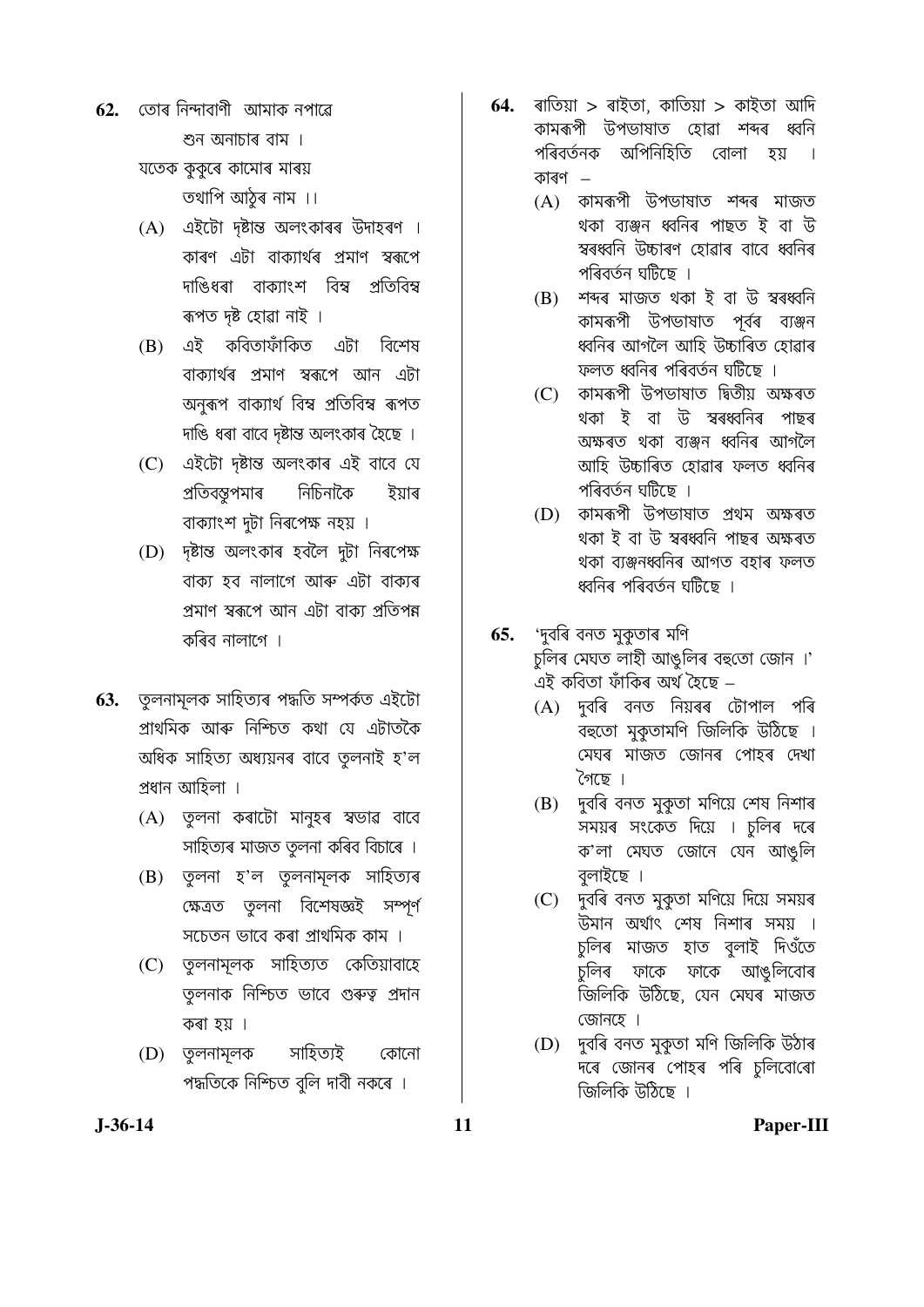তলত দিয়া কথাখিনি মনোযোগেৰে পঢ়ি 66 অৰ পৰা 70 লৈ দিয়া প্ৰশ্নকেইটাৰ শুদ্ধ উত্তৰটো  $(A)$ ,  $(B)$ , (C) আৰু (D) ৰ মাজৰ পৰা বাছি উলিওৱা :

পুৰণি সাহিত্য বেজবৰুৱাৰ বিষয়ক কাৰ্যৱলীয়ে বৰ্ত্তমান অসমীয়া সাহিত্য আৰু জাতীয় জীৱন পুনৰ গঠন কৰিবলৈ কেনেকৈ ডাঙৰ সহায় কৰিলে সেই বিষয়েহে আলোচনাৰ আমাৰ আৱশ্যক । অসমীয়া জাতি ঠিক সেই সময়তো বা তাৰ কিছ আগৰেপৰা এটা ডাঙৰ ৰাজনৈতিক পৰিবৰ্ত্তনৰ মাজেদি যাবলগীয়া হোৱাত কেবাটাও সমস্যাই আহি অসমীয়াৰ আগত থিয় দিলেহি । য়ৰোপীয় সভ্যতা আহি অসমীয়াৰ দুৱাৰ-ডলিত থিয় দি অসমীয়াৰ আগত এটা আচহুৱা সমাজ সভ্যতা, সাহিত্য আৰু কৃষ্টি দাঙি ধৰিলেহি । বিজয়ী জাতি এটাৰ আগত সেও মানি. বিশেষকৈ মানৰ অত্যাচাৰৰ পিছত শৰণাপন্ন হৈ নিজৰ শৌৰ্যবীৰ্য্যৰ ওপৰত আস্থা হেৰুৱাৰ লগে লগে নিজকে সকলো বিষয়ে হীন দেখিবলৈ ধৰিলে । বিশেষকৈ বিজ্ঞানৰ মহিমাত অসমীয়াই সেই জাতি নিজতকৈ বহু ওপৰ শাৰীৰ জাতি বুলি মানি লৈ বিদেশী জীৱনৰ ৰেহ-ৰূপ, সভ্যতা, কৃষ্টি, সাহিত্য, সকলোলৈকে, বিস্ময়ৰে, ভয়ৰে আৰু ভক্তিৰ চকুৰে চাবলৈ লোৱাত স্বাভাৱিকতে নিজৰ সকলোলৈকে এটা হেয় ভাব পোষণ কৰিবলৈ ধৰিলে । যেই মাত্ৰ জাতিৰ এনে নীচাত্মিকা মনোবৃত্তি উপজিল, সেই মাত্র অসমীয়া জাতিৰ গাত বিজতৰীয়া হোৱাৰ ব্যাধিয়ে বাহ লৈ অসমীয়াৰ জাতীয় জীৱন, সাহিত্য আৰু কৃষ্টিৰ বিশিষ্টাত্মক লাহে লাহে খীণোৱাই শুকুৱাই নিয়াবলৈ

ধৰিলে । ইয়াতে যদি ৰোগ চাই উপযুক্ত ঔষধ নপৰিলেহেঁতেন তেন্তে অসমীয়া জাতি আজি ভৌগোলিক সীমাৱদ্ধ হৈ মাথোন অসমীয়া হৈ থাকি নিজৰ জাতীয় বৈশিষ্ট্য হেৰুৱাই অসমৰ কাষৰীয়া কোনো প্ৰবল জাতিৰ, নিজ বৈশিষ্ট্যবৰ্জ্জিত এটা জাতীয় বিভাগ হবলগীয়া হ'লগৈহেঁতেন । কিন্তু শ্ৰীশঙ্কৰদেৱৰ অসমীয়া জীৱনৰ সোঁমাজতে সোমাই থকা প্ৰভাৱ আৰু শক্তিয়ে তাক বেগেতে হবলৈ নিদি বাধা দিলে আৰু লক্ষ্মীনাথৰ আগৰ আৰু সমসাময়িক মহান অসমীয়া সন্তান কেজনমানে সেই অসমীয়া জাতীয়তাৰ মৰণোন্মুখ গতি ৰোধ কৰিলে-পুৰণি সাহিত্য খোঁটালিৰপৰা মৃতসঞ্জীৱনী আনি । এই কেবাগৰাকী মৃতসঞ্জীৱনী আনোতাৰ ভিতৰত লক্ষ্মীনাথেই প্ৰধান আৰু পৰ পালি দি অসমী আইৰ শিতানত বহি দিনে-ৰাতিয়ে ছেদভেদ নোহোৱাকৈ শুশ্ৰুষা কৰি সময়ৰ ঔষধ সময়ত খুৱাই শয্যাশায়ী অৱস্থাৰপৰা ফলনিত ফৰিব পৰা অৱস্থালৈকে কৰোঁতাও হৈছে বেজবৰুৱা লক্ষ্মীনাথেই । হতশ্ৰী হবলৈ ধৰা জাতীয়ত্বক লক্ষ্মীনাথেই জয়শ্ৰীমণ্ডিত কৰিলে । লুইতত উটি ভটিয়াই যোৱা সাহিত্যৰ লখিমীক লক্ষ্মীনাথে ওভোতাই আনি আকৌ সাহিত্যৰ মন্দিৰৰ পুৰণি সাহিত্যৰ সাতখলপীয়া সোণৰ সিংহাসনত খিলঞ্জীয়াকৈ থাপিলে । মুঠতে লক্ষ্মীনাথে দেশ ৰাখিলে ।

সাহিত্যৰ মাজেদিয়েই পথিৱীৰ জাতিৰ জাতীয় জীৱন গঢ়ি উঠিব লাগিছে, সভ্যতাৰ ক্ৰমৱিকাশ আৰু ভাব ৰাজ্যৰে বিপ্লৱপ্ৰসূত ৰাজনৈতিক পৰিবৰ্তন হ'ব লাগিছে ।

Paper-III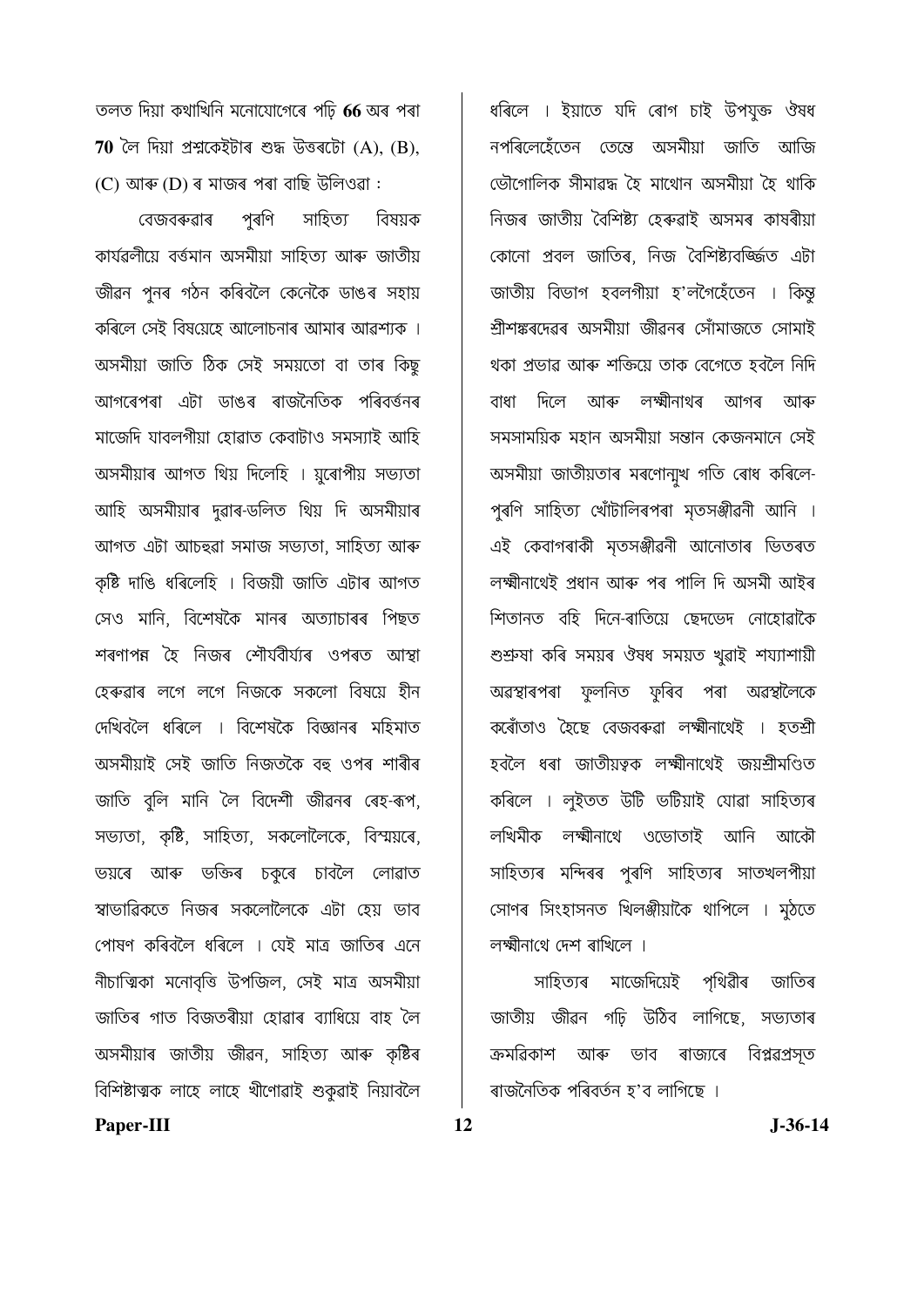- 66. অসমীয়া সাহিত্য আৰু জাতীয় জীৱন পুনৰ গঠন কৰাত বেজবৰুৱাই কেনে পদক্ষেপ গ্ৰহণ কৰিছিল ?
	- (A) অসমীয়া জাতীয় সাহিত্যৰ মৰণ পথত মৃত সঞ্জীৱনী দানৰ জৰিয়তে ।
	- (B) পুৰণি সাহিত্যৰ ভঁড়ালৰ পৰা নানা উপাদান সংগ্ৰহৰ জৰিয়তে ।
	- (C) পুৰণি সাহিত্য কোষৰ পৰা প্ৰাণ দান দিয়া উপাদান সংগ্ৰহৰ জৰিয়তে ।
	- (D) পুৰণি সাহিত্যৰ মাজত অন্তৰ্নিহিত সাহিত্যকোষৰ পৰা সমল সংগ্ৰহৰ জৰিয়তে ।
- য়ুৰোপীয় সভ্যতাই অসমীয়াৰ আগত কেনে 67. দষ্টিভঙ্গী দাঙি ধৰিলে
	- (A) অসমৰ সমাজ-ব্যৱস্থা, কৃষ্টি, ভাষা-সাহিত্য আদিত আচহুৱা ৰূপৰ যোগান ধৰিলে
	- অসমৰ সমাজ, সভ্যতা, কষ্টি-(B) সাহিত্যত নতুন ভাৱধাৰাৰ প্ৰচলন কৰিলে
	- (C) অসমৰ সমাজ জীৱন আৰু সভ্যতা-কৃষ্টিত নব্য ধ্যান-ধাৰণা জাগ্ৰত কৰিলে ।
	- সমাজ-সভ্যতা (D) অসমীয়াৰ আৰু সাহিত্যত এক নোহোৱা নোপোজা দৃষ্টিভঙ্গী দাঙি ধৰিলে ।
- অসমীয়াৰ নীচাত্মিকা মনোবত্তি কিয় 68. উপজিছিল
	- (A) বিদেশী জীৱন চৰ্যা আঁকোৱালি লৈ ভাষা-সাহিত্য তেওঁলোকৰ কৃষ্টি আদিক ভয় আৰু ভক্তিৰে চোৱাৰ বাবে ।
	- বিদেশী জীৱনৰ ৰেহ-ৰূপত পৰি নিজৰ (B) ভাষা-সাহিত্য কৃষ্টিক বিদেশী ভাবেৰে সজাই-তুলিবলৈ বিচৰাৰ বাবে ।
	- (C) অসমীয়া জাতিয়ে নিজৰ ভাষা-সাহিত্য, সভ্যতাক ভয় আৰু ভক্তিৰ চকৰে চাবলৈ লোৱা বাবে ।
	- (D) বিদেশী ভাষা-সাহিত্য কৃষ্টি অসমীয়া জাতিয়ে নিজৰ কৰি লোৱাৰ বাবে ।
- অসমীয়া জাতীয়তাক মৰণৰ মুখৰ পৰা 69. উদ্ধাৰ কৰা লোক কেইজন
	- (A) শংকৰদেৱ আৰু লক্ষ্মীনাথ বেজবৰুৱা
	- (B) শংকৰদেৱৰ পাছৰ মহান লোকসকল
	- (C) লক্ষ্মীনাথ বেজবৰুৱাৰ আগৰ আৰু সমকালৰ লোকসকল
	- $(D)$  শংকৰদেৱৰ সমসাময়িক মহান অসমীয়া সকল

 $J-36-14$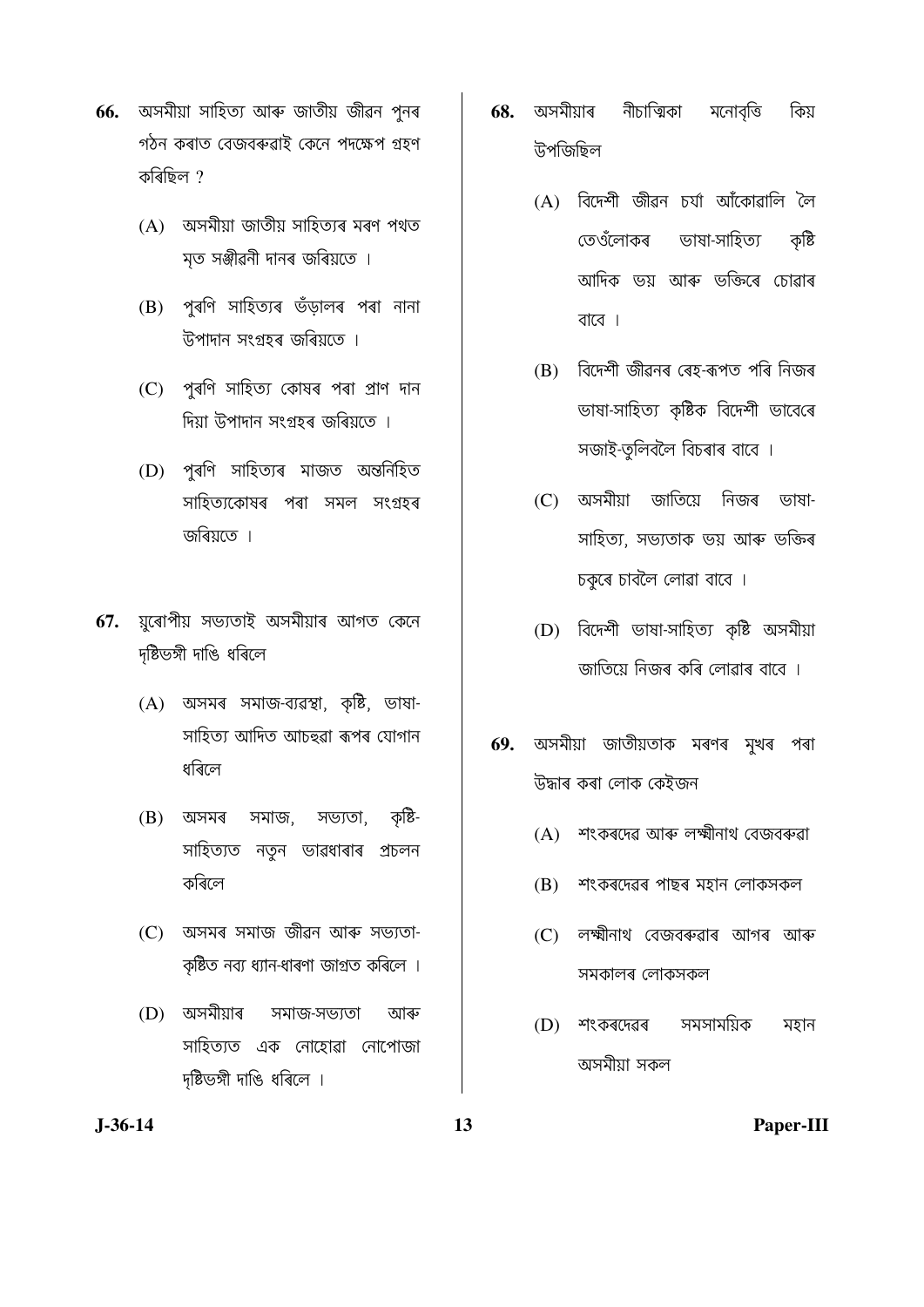**70.** লইতত উটি ভটিয়াই যোৱা সাহিত্যৰ লখিমীক লক্ষ্মীনাথে ওভোটাই আনি আকৌ সাহিত্যৰ মন্দিৰত পুৰণি সাহিত্যৰ সাত খলপীয়া সোণৰ সিংহাসনত খিলঞ্জীয়াকৈ থাপিলে ।

– এই কথাষাৰৰ যুক্তি হৈছে

- $(A)$  লক্ষ্মীনাথ বেজবৰুৱাই **MARIOI** সাহিত্যৰ পৰা অসমীয়া কবলৰ সাহিত্যক মৃক্ত কৰি নত়ন ৰূপত প্ৰতিষ্ঠা কৰিলে ।
- (B) য়ৰোপীয় সভ্যতা-সংস্কৃতিয়ে গ্ৰাস কৰা সাহিত্যক অসমীয়া লক্ষ্মীনাথ বেজবৰুৱাই উটি যাব নিদিয়াকৈ ৰক্ষা কৰিলে ।
- $(C)$  লক্ষ্মীনাথ বেজবৰুৱাই অসমীয়া সাহিত্যক বিদেশী কবলৰ পৰা মুক্ত কৰি আনি সমদ্ধিশালী ৰূপত প্ৰতিষ্ঠা কৰিলে ।
- বিদেশী  $(D)$  লক্ষ্মীনাথ বেজবৰুৱাই সাহিত্যৰ প্ৰভাৱত স্বকীয়তা হেৰোৱাৰ উপক্ৰম হোৱা অসমীয়া সাহিত্যক পুৰণি সাহিত্যৰ উপাদানেৰে সমৃদ্ধ কৰি জাতীয় ৰূপত প্ৰতিষ্ঠা কৰিলে ।

14

তলৰ পাঠাংশটি মনোযোগেৰে পঢ়া আৰু তাৰ তলত 71 ৰ পৰা 75 লৈ দিয়া প্ৰশ্নকেইটাৰ শুদ্ধ সঠিক উত্তৰটো  $(A)$ ,  $(B)$ ,  $(C)$  আৰু  $(D)$  ৰ মাজৰ পৰা বাছি উলিওৱা :

বিহুগীতসমূহ বিশ্লেষণ কৰিলে তাত অসমৰ প্ৰকৃতিৰ প্ৰধান চাৰিটা চিত্ৰ ৰূপায়িত দেখা যায় । সেয়ে হৈছে অসমৰ নদ-নদী, গৰু-ম'হ চৰণীয়া উদং চাপৰি আৰু জীৱন ধাৰণত সমল যোগোৱা বহল পথাৰ, প্ৰকতিৰ সঞ্চয়ভডাল পৰ্ব্বতৰাজি আৰু বিচিত্ৰ বৰ্ণ আৰু মধুৰ সঙ্গীত সৃষ্টি কৰা পশু-পক্ষীসমূহ । অসমীয়া সভ্যতা কৃষি জীৱনৰ সভ্যতা; কৃষি-জীৱন সহজ নদীৰ পাৰত । সেইদেখি সাধাৰণ মানুহৰ প্ৰাচীন প্ৰজ্ঞাৰ ওপৰত ভেটি কৰি অসমীয়াত – ''কুল ল কুল ল নদীৰ কুল ল'' প্ৰবচনৰ সৃষ্টি হৈছে । অসমীয়া সভ্যতা যুগ যুগ ধৰি লুইত ৱহ্মপুত্ৰৰ পাৰতে বৰ্দ্ধিত হৈছে । এই নদ অসমৰ অধিষ্ঠাতা দেৱতা, (উটুৱাই নিনিবা ৱহ্মপুত্ৰ দেৱতা, তামোল দি মাতোঁতা নাই) । লুইতৰ পানীয়ে অসমৰ পথাৰ শ্যামল কৰাৰ উপৰিও চিৰি লুইতৰ বুকৃত পাৰি দিয়েই সতী বেউলাৰ দৰে অসমীয়া জীয়ৰীয়ে অসীমৰ পথত উজাই গৈছিল । পৰশুৰাম কণ্ডকে আৰম্ভ কৰি মাজলীৰ চাৰি সত্ৰক বকত লৈ অসমীয়াৰ ধ্যান-ধাৰণাৰ তীৰ্থক্ষেত্ৰসমুহ লুইতৰ পাৰতে অৱস্থিত । লুইতৰ বাঢ়নী ঢল, পাৰৰ চাপৰি, কহুৱা বন, ৰূপালী বালি, বুকুৰ শিহু-ঘড়িয়ালে অসমীয়াৰ অনুভূতিক যুগে যুগে উদ্দীপ্ত আৰু বিস্ময়ান্বিত কৰি আহিছে । ''লুইতৰে বালি, বগী ধকে ধকি, কাছই কণী পাৰে লেখি", ''চিৰিপ চিৰিপ

Paper-III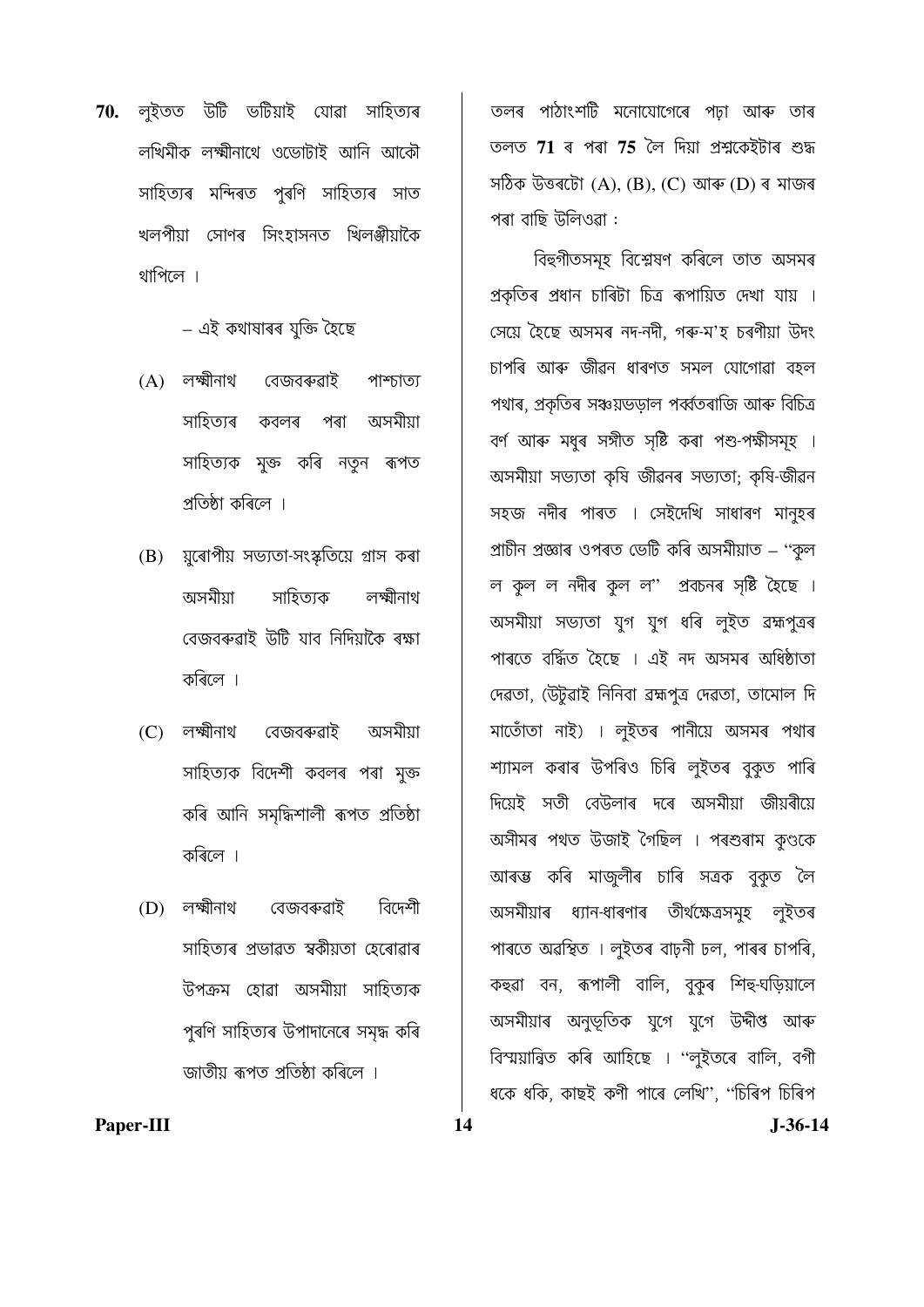কৰি কাপোৰ ধৃই আছিলোঁ চিৰি লুইতলৈ চাই" – আদি ৰমণীয় চিত্ৰই লুইতক অধিক আকৰ্ষণীয় কৰিছে । অসমৰ শিৰা-উপশিৰা – নদী কেইখনক অসমীয়া মানুহে প্রাণ দি ভাল পায় । যি দেশত জলসিঞ্চনৰ ব্যবস্থা নাই, সেই দেশত ভঁৰালৰ সঞ্চয় নদীৰ প্ৰসাদতে; বৰষুণ দেৱতাৰ কৃপাৰপৰা বঞ্চিত হলেও কলং, কপিলী, দিখৌ, ডিবৰু, ধনশিৰী, সোৱন-শিৰীৰ কৰুণা-ধাৰাৰ পৰা অসম বঞ্চিত নহয় । ''দিখৌ নৈ এৰিব পাৰো মই লাহৰী, জাঁজী নৈ এৰিব পাৰো''. এইবোৰতে জাতিৰ নদী-প্ৰীতি সন্দৰভাৱে প্ৰকাশ পাইছে ।

- $71.$  বিহুগীতসমূহ বিশ্লেষণ কৰিলে অসমৰ প্ৰকৃতিৰ প্ৰধানকৈ চাৰিখন চিত্ৰ ৰূপায়িত হোৱা দেখা যায়
	- (A) অসমৰ প্ৰাকৃতিক সম্পদ নদ-নদী গছ-গছনি আৰু পাহাৰ, বনজ সম্পদৰ ভডাল।
	- (B) অসমৰ নদ-নদী, চৰণীয়া পথাৰ আৰু চাপৰি. বনজ সম্পদৰ ভডাল গছ-গছনি পাহাৰ, মধুৰ গীত পৰিবেশন কৰা চৰাই-চিৰিকটিসমূহ ।
	- (C) অসমৰ জলজ সম্পদ নদ-নদী, জান-জুৰি আৰু পশু-পক্ষী সমূহ ।
	- (D) অসমৰ প্ৰাকতিক সম্পদৰ ভডাল-নদ-নদী, পৰ্ব্বত-পাহাৰ, গছ-গছনি ।
- 72. অসমীয়া সভ্যতা-সংস্কতিৰ ধ্যান-ধাৰণা বৰ্দ্ধিত হোৱা ঠাইখনৰ অৱস্থিতি –
	- (A) স্ৰোতম্বিনী চিৰিলুইতৰ বক
	- (B) চিৰ প্ৰবাহিত মহাবাহু লইতৰ পাৰি
	- (C) প্ৰকৃতিৰ সঞ্চয় ভঁড়াল লুইতৰ চাপৰি
	- (D) মহাবাহু লুইতৰ পাৰৰ ৰূপালী বালি
- 'লুইতৰ বালি বগী ধকে ধকি 73. কাছই কণী পাৰে লেখি । ' উক্ত গীতফাঁকিত কেনে ছবিৰ প্ৰকাশ পাইছে -
	- (A) লুইতৰ পাৰৰ বালিৰ চিক্মিকনিৰ ছবি
	- (B) লুইতৰ পাৰত কাছই কণীপৰা দশ্যৰ ছবি
	- (C) লুইতৰ পানীৰ সৌন্দৰ্যৰ ছবি ।
	- (D) লুইতৰ পাৰৰ প্ৰকৃতিৰ মনোৰম ছবি ।
- অসমীয়াৰ অনুভূতিক যুগে যুগে উদ্দীপ্ত আৰু 74. বিস্ময়ান্বিত কৰি তোলাৰ উপাদান সমূহ –
	- (A) লুইতৰ পাৰৰ বন, পাৰৰ বালি, চাপৰি, বাঢ়নী ঢল, শিহু-ঘৰিয়াল ।
	- (B) লুইতৰ ফেনে ফোটোকাৰে বাঢ়ি অহা পানীৰ দল
	- (C) লইতৰ চাপৰি আৰু নৈসৰ্গিক শোভা
	- (D) জলজ প্ৰাণীৰ অপূৰ্ব শোভা
- অসমৰ মানুহৰ নদী-প্ৰীতি জাগ্নত হোৱাৰ মূল 75. কাৰণ
	- (A) জলসিঞ্চনৰ ব্যৱস্থা
	- বিভিন্ন নদ-নদীৰ কৰুণা-ধাৰা (B)
	- বৰষুণ-দেৱতাৰ কৃপাদৃষ্টি  $(C)$
	- নদীৰ প্ৰসাদত ভডালৰ সঞ্চয়  $(D)$

 $J-36-14$